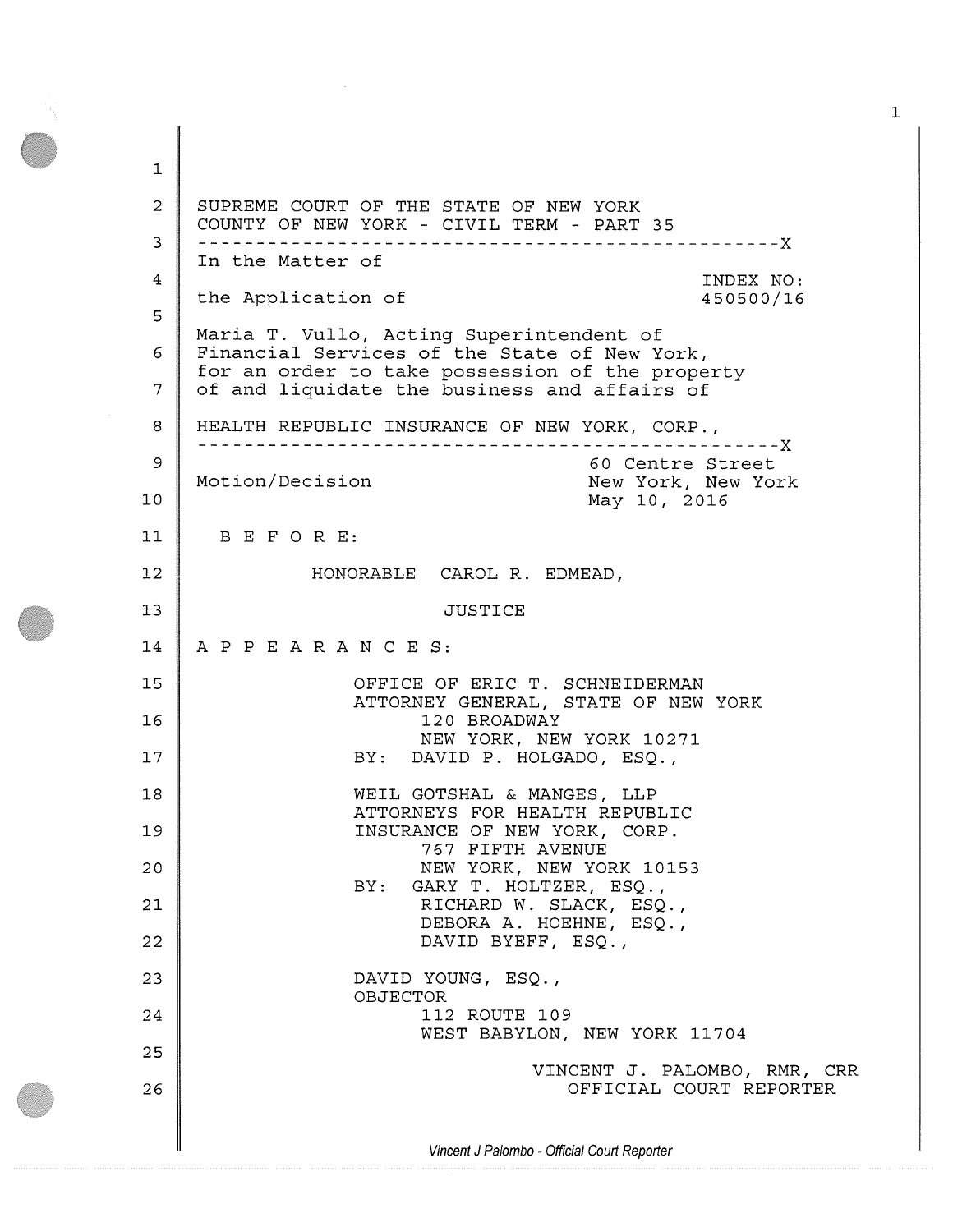1 **2**  3 4 5 **6**  7 **8**  9 **10 11**  12 13 14 15 **16**  17 **18**  19 20 **21 22**  23 24 25 **26**  PROCEEDINGS THE COURT: People want to hear what is going on. These are, I imagine -- who is in the audience? MR. HOLTZER: Claimants. THE COURT: Somebody will explain and use the mic. I want everyone to hear you. Okay. Speak up because they all want to know what is going on. MR. HOLGADO: Of course, your Honor, and I have a pretty booming voice to begin with, but I'll direct it towards the microphone. THE COURT: Go ahead. MR. HOLGADO: Yes, your Honor. Good morning, my name is David Holgado, I am a Senior Enforcement Counsel with the New York State Office of the Attorney General, the office of Eric T. Schneiderman. We are here representing Maria T. Vullo in her capacity as the Acting Superintendant of Financial Services of the State of New York, and pursuant to Article 74 of the New York Insurance Law Ms. Vullo, in her individual capacity, is the proposed liquidator of Health Republic Insurance of New York Corporation. THE COURT: Now, everyone understands this is about health insurance of New York, that's the provider. MR. HOLGADO: Health Republic.

*Vincent J Palombo - Official Court Reporter*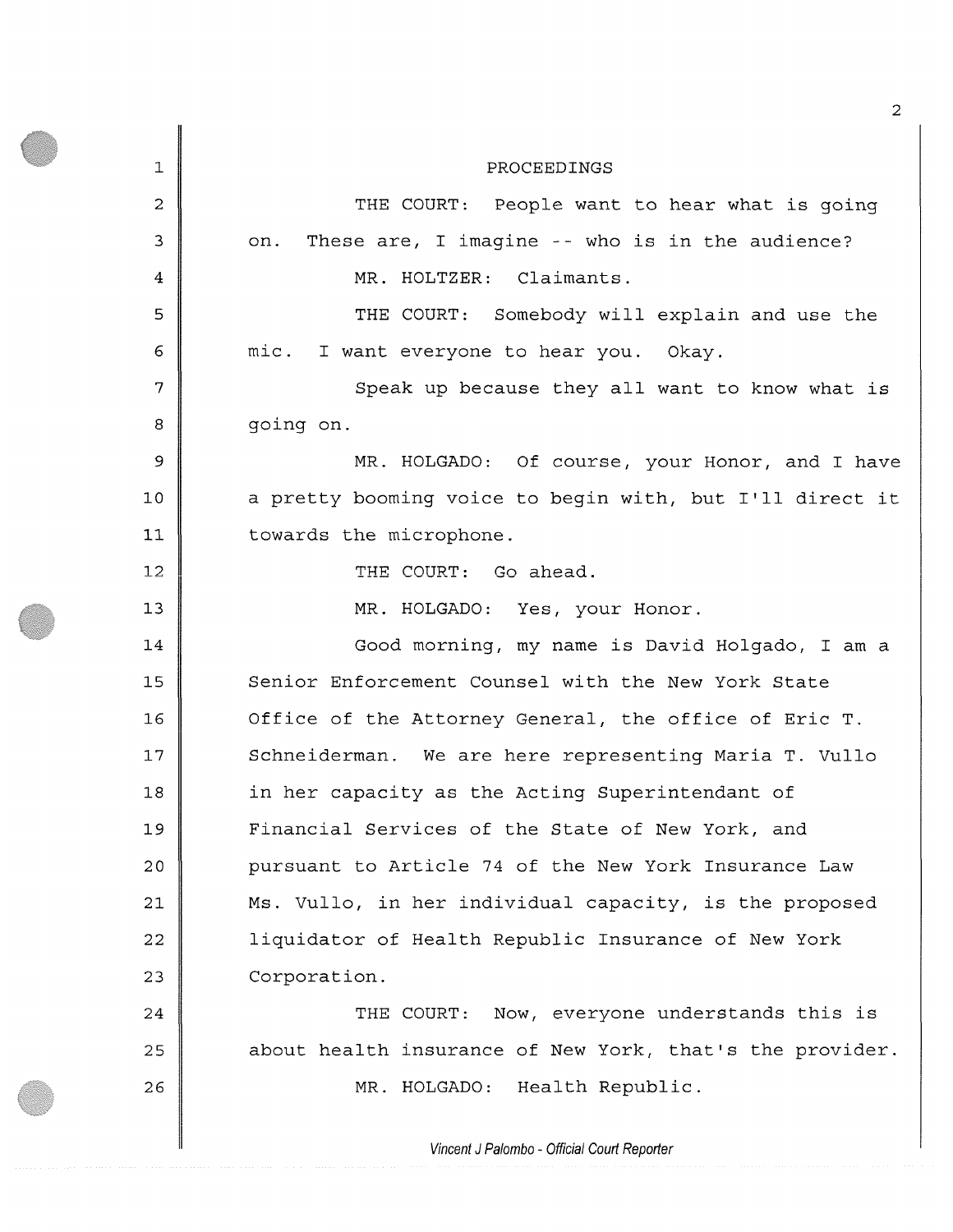1 2 3 4 5 **6**  7 **8**  9 **10 11 12**  13 14 15 **16**  17 **18**  19 20 **21**  22 23 24 25 **26**  PROCEEDINGS THE COURT: Health Republic, I'm sorry. Off the record. (Discussion held off the record.) THE COURT: The first order is that it is ordered that the transcript of today's proceeding and the order annexed thereto be translated by Weil Gotshal. MR. HOLTZER: Sure. THE COURT: On behalf of --MR. HOLTZER: On behalf of Health Republic. THE COURT: -- will translate, at least into Spanish, and then post the translated transcript and the order on a website that they can access, and that the hotline reference that the transcript can be read in Spanish and maybe, I don't know what the other language may be, and give them the link. That is order one. MR. HOLTZER: Yes, your Honor. (Mirella Torres, Official Court Interpreter, Spanish, is now present and interpreting the proceedings.) THE COURT: All right, what we are going to do, now we have a Spanish interpreter, I'm going to pause at points so she can translate. Now, today is a proceeding with respect to the application for what? MR. HOLGADO: Your Honor, it's an application

*Vincent J Palombo - Official Court Reporter*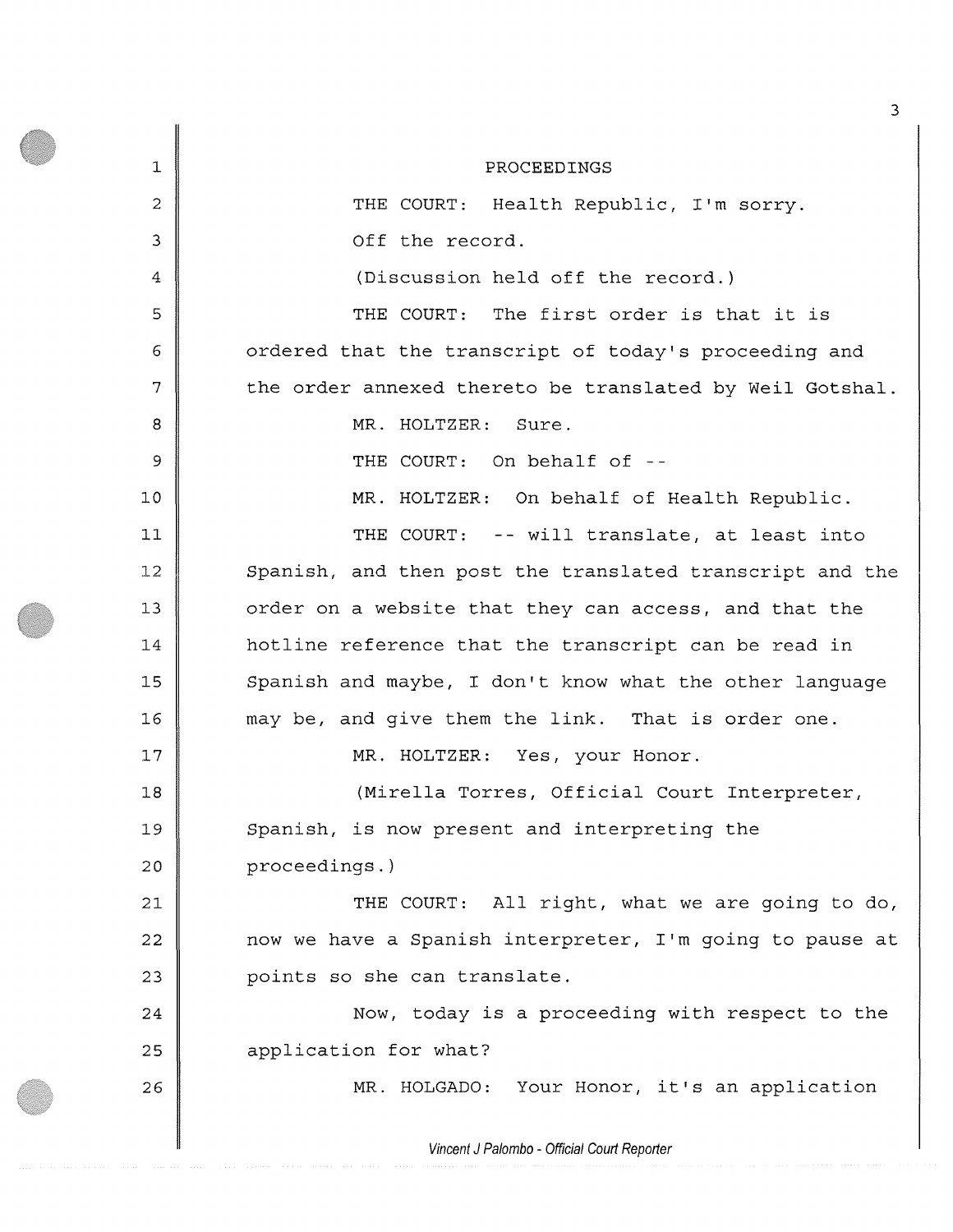PROCEEDINGS by Maria T. Vullo, in her capacity as the Acting Superintendant of Financial Services of the State of New York. THE INTERPRETER: Can you repeat the title of Ms. Vullo? MR. HOLGADO: Acting Superintendant of the State of New York and it is an application pursuant to Article 40 -- sorry, Article 74 of the New York Insurance Law, seeking an order of liquidation to initiate this liquidation proceeding, and to appoint the superintendant as liquidator of Health Republic Insurance of New York. THE COURT: Explain what that means, to liquidate, so that they understand what is going on. MR. HOLGADO: Your Honor, the superintendant, as liquidator, essentially stands in the shoes of the insurance company. The superintendent as liquidator stands in the shoes of the insurance company. THE COURT: Acts as, the insurance company. MR. HOLGADO: In order to manage its business and affairs, given the state of the company, in order

to -- in order to ensure that claims are paid in the most orderly fashion as possible, given the

circumstances.

1

2

3

4

5

6

7

**8** 

9

**10** 

**11** 

**12** 

13

14

15

**16** 

17

**18** 

19

**20** 

**21** 

**22** 

23

24

25

**26** 

And it's much broader than that, it is an order

*Vincent J Palombo - Official Court Reporter*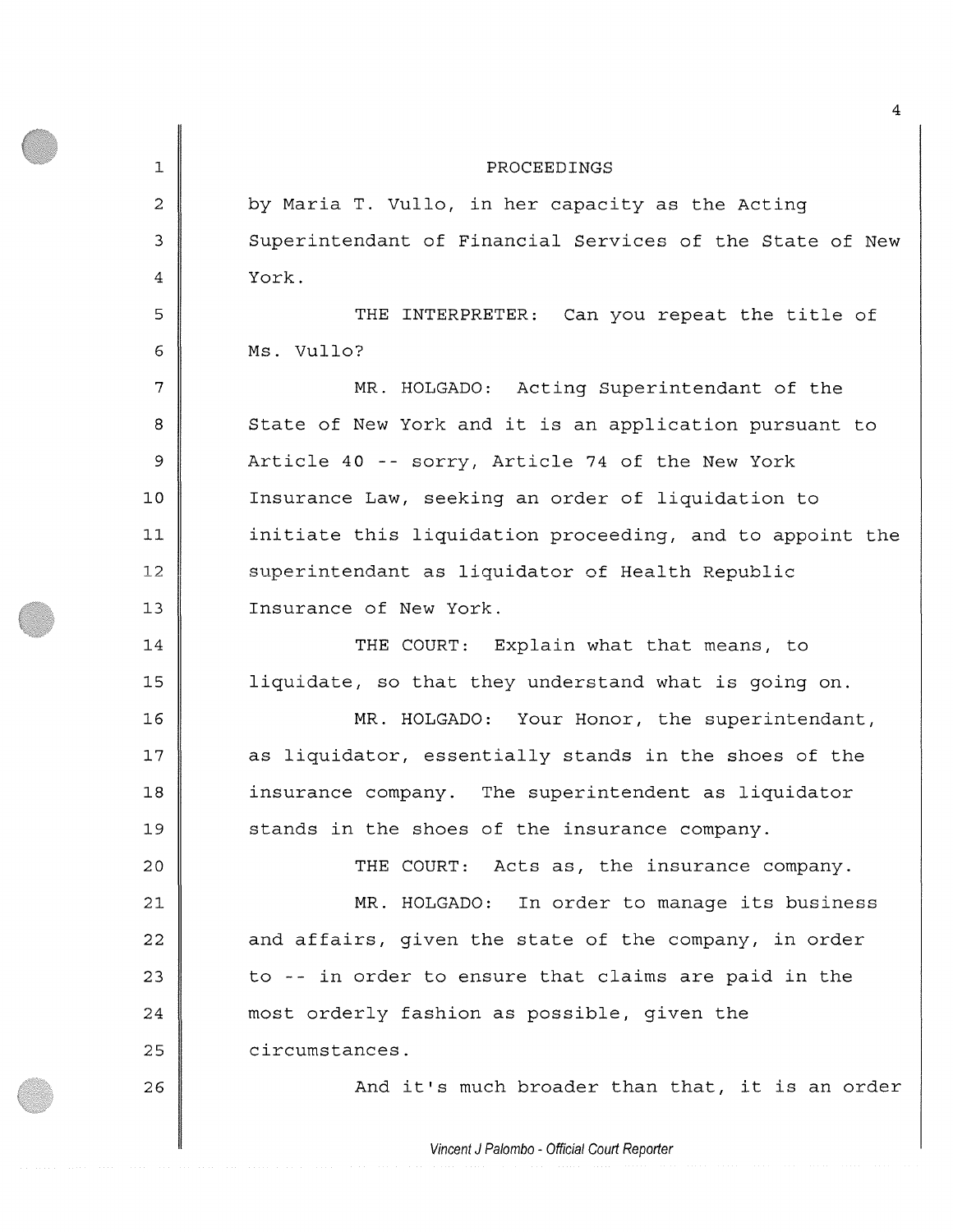1 **2**  3 4 5 6 7 **8**  9 **10 11**  12 13 14 15 **16**  17 **18**  19 20 **21**  22 23 24 25 **26**  PROCEEDINGS to manage all the affairs of the company, which the superintendent has determined it is necessary for itself to do. Your Honor, we intend to explain in our statements to you today how the process will work, once the appointment is made. This is a court-supervised process, and we will be seeking an order from your Honor today that will establish the initial procedures for managing the affairs of the company. THE COURT; Basic guestion. Will the insurance company be dissolved? MR. HOLTZER: The answer is yes, your Honor, ultimately. THE COURT: Yes, ultimately. Eventually. The result will be dissolution. MR. HOLTZER: Yes, your Honor. THE COURT: But in the interim, the management of the business and the claims of the insured, like the ones in the audience, will be managed, if it is approved by the liquidator? MR. HOLTZER: Yes, your Honor. THE COURT: Now, in this interim, if I'm an insured, will I still be covered? MR. HOLGADO: Your Honor, coverage has ceased

*Vincent J Paiombo - Official Court Reporter*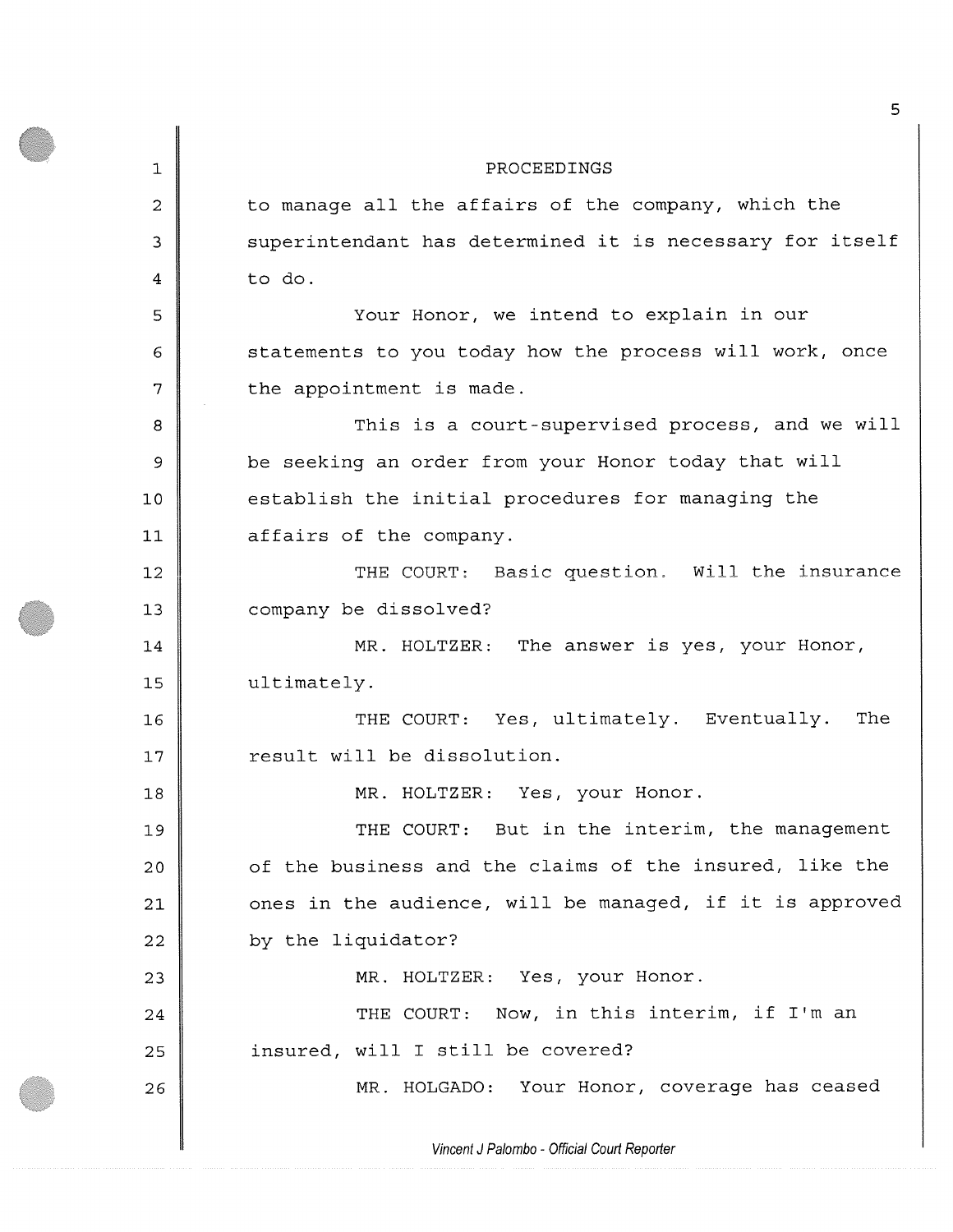1 2 3 4 5 6 7 **8**  9 **10 11**  12 13 14 15 **16**  17 **18**  19 **20 21**  22 23 24 25 **26**  PROCEEDINGS as of the end of November of last year, actually. So that's not the issue. It's more about - THE COURT: One second. So the coverage has ended? MR. HOLTZER: Yes, your Honor. THE COURT: As of last November 2015? MR. HOLTZER: Yes, your Honor. MR. HOLGADO: That's correct. THE COURT: But if I have a claim that is pending, this process will be in place to address my claim? MR. HOLTZER: Yes, your Honor. MR. HOLGADO: That's correct. THE COURT: What about a new claim? Could there be a new claim? MR. HOLTZER: No. THE COURT: The answer is no. So the only thing that can exist at this stage is processing and handling of claims that have already been filed. MR. HOLTZER: Yes, your Honor. THE COURT: What if I just discovered the claim? What about a late discovery? MR. HOLTZER: Your Honor -- it's Gary Holtzer, for the record, from Weil Gotshal and Manges.

*Vincent J Palombo - Official Court Reporter*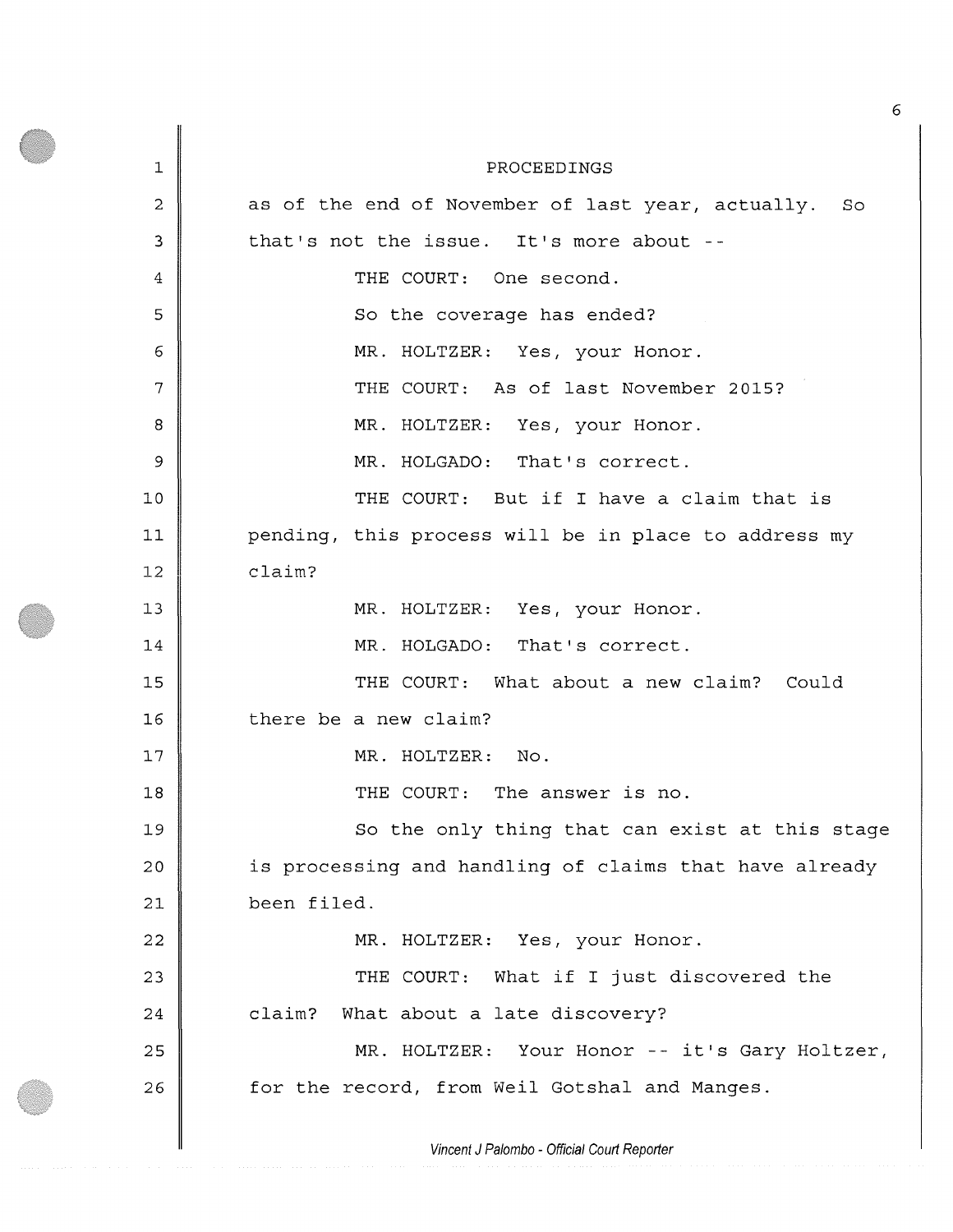## PROCEEDINGS

We can explain the claims process, but the short answer to your question, all claims that have been submitted under the existing contracts and arrangements by the end of March - -

THE COURT: March, 2016.

MR. HOLTZER: Yes.

1

**2** 

3

4

5

6

7

**8** 

9

**10** 

**11** 

12

13

14

15

**16** 

17

25

**26** 

Because the time periods for the claim process in the underlying insurance contracts had a fixed amount of time to submit claims. Given the cessation of the business, in November, 2015 the contractual period would have run by March of 2016 to submit claims.

THE COURT: Got it.

Now, before you do the technical aspect of this, why was the letter sent to all these people requiring that they appear. That's what I was told. Was there such a letter?

**18**  19 **20 21 22**  23 24 MR. HOLGADO: Your Honor, a notice was sent out. It may have been that some of the recipients of the letter understood it in the way you just mentioned, but that's not what was -- it was an extra notice that -- it was a notice that wasn't required by the order to show cause, but was provided anyway in the interest of transparency.

MR. HOLTZER: Your Honor, the most important thing for them to know -- for the claimants to know is

*Vincent J Palombo - Official Court Reporter*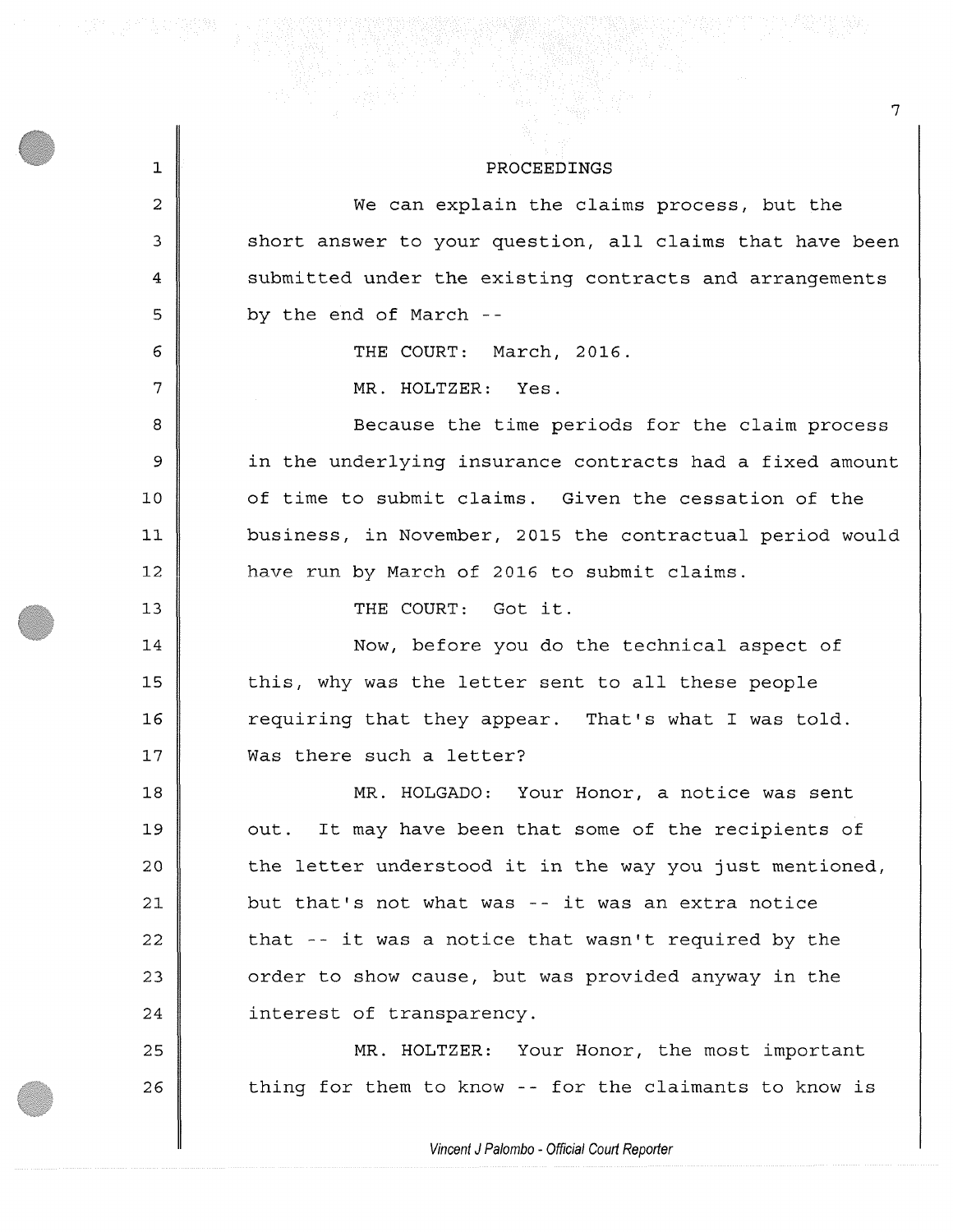| $\mathbf 1$ | PROCEEDINGS                                              |
|-------------|----------------------------------------------------------|
| 2           | no claims are being waived today or resolved today. The  |
| 3           | process for that will begin after today and there will   |
| 4           | be notice regarding that process.                        |
| 5           | THE COURT: Okay. I'm now going to move to the            |
| 6           | actual application. The application is in two parts.     |
| 7           | MR. HOLGADO: That's correct your Honor.                  |
| 8           | THE COURT: Part one. Go ahead.                           |
| 9           | MR. HOLGADO: Yes, your Honor, again, my name             |
| 10          | is David Holgado, Senior Enforcement Counsel at the      |
| 11          | Office of Eric T. Schneiderman, Attorney General for the |
| 12          | State of New York, and we are here on behalf of Maria T. |
| 13          | Vullo in her capacity as the Acting Superintendent of    |
| 14          | Financial Services, and the first part, your Honor, is   |
| 15          | our request that you appoint the Superintendent as       |
| 16          | liquidator of Health Republic, which will officially     |
| 17          | commence this liquidation proceeding.                    |
| 18          | THE COURT: Stop right there.                             |
| 19          | MR. HOLGADO: Your Honor, there's a form of               |
| 20          | order that was attached to the petition and Mr. Holtzer  |
| 21          | will be addressing the various forms of injunctive       |
| 22          | relief being sought in that order, once your Honor       |
| 23          | appoints the superintendent as liquidator.               |
| 24          | You're not going to move to the<br>THE COURT:            |
| 25          | second point because I need to hear the opposition to    |
| 26          | the first point.                                         |
|             | Vincent I Palombo - Official Court Reporter              |

8

*Vincent J Paiombo - Official Court Reporter*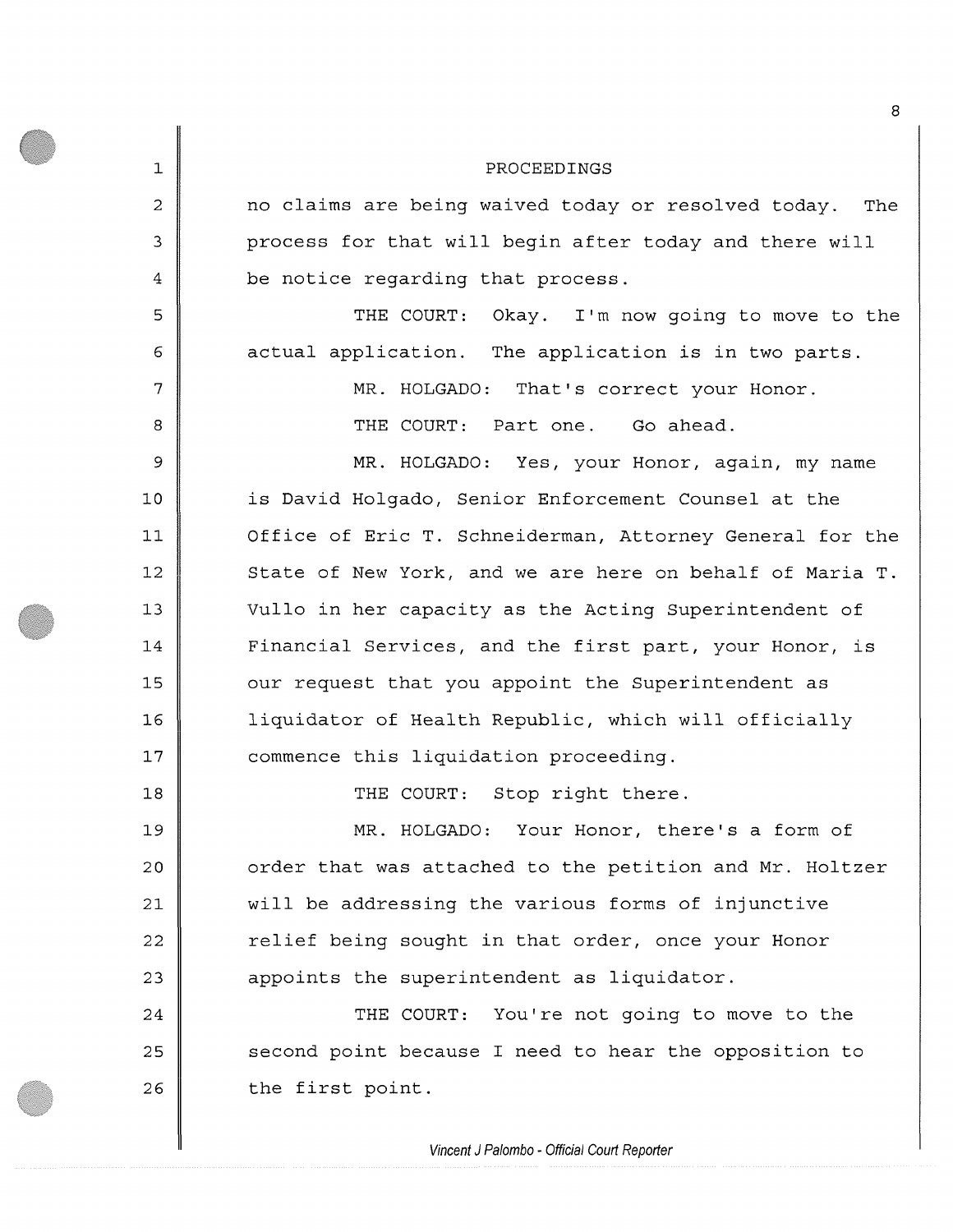1 **2**  3 4 5 **6**  7 **8**  9 **10 11 12**  13 14 15 **16**  17 **18**  19 **20**  21 **22**  23 24 25 **26**  PROCEEDINGS MR. HOLGADO: There is no opposition to the first point is some of the good news. There's been no objection filed to the appointment of the superintendent as liquidator and -- or to the grounds for the liquidation. THE COURT: Okay. She needs to translate. I understand that there is no objection, but as a background question, I don't know to what degree you've explained this to the insured, but the reason that liquidation is required is what? MR. HOLGADO: Your Honor, there are two grounds asserted for the liquidation. The first is the consent of Health Republic itself. The second is the in -- that the superintendent has determined that Health Republic is insolvent under the meaning of Section 1309. THE COURT: I want you to interpret first because I'm going to ask you to explain one piece of that, for the benefit of those who may not know what that meant. Go ahead. MR. HOLGADO: Certainly. THE COURT: Now, insolvent, that means exactly what, in lay terms? MR. HOLGADO: Your Honor, I will try my best to

*Vincent J Palombo - Official Court Reporter*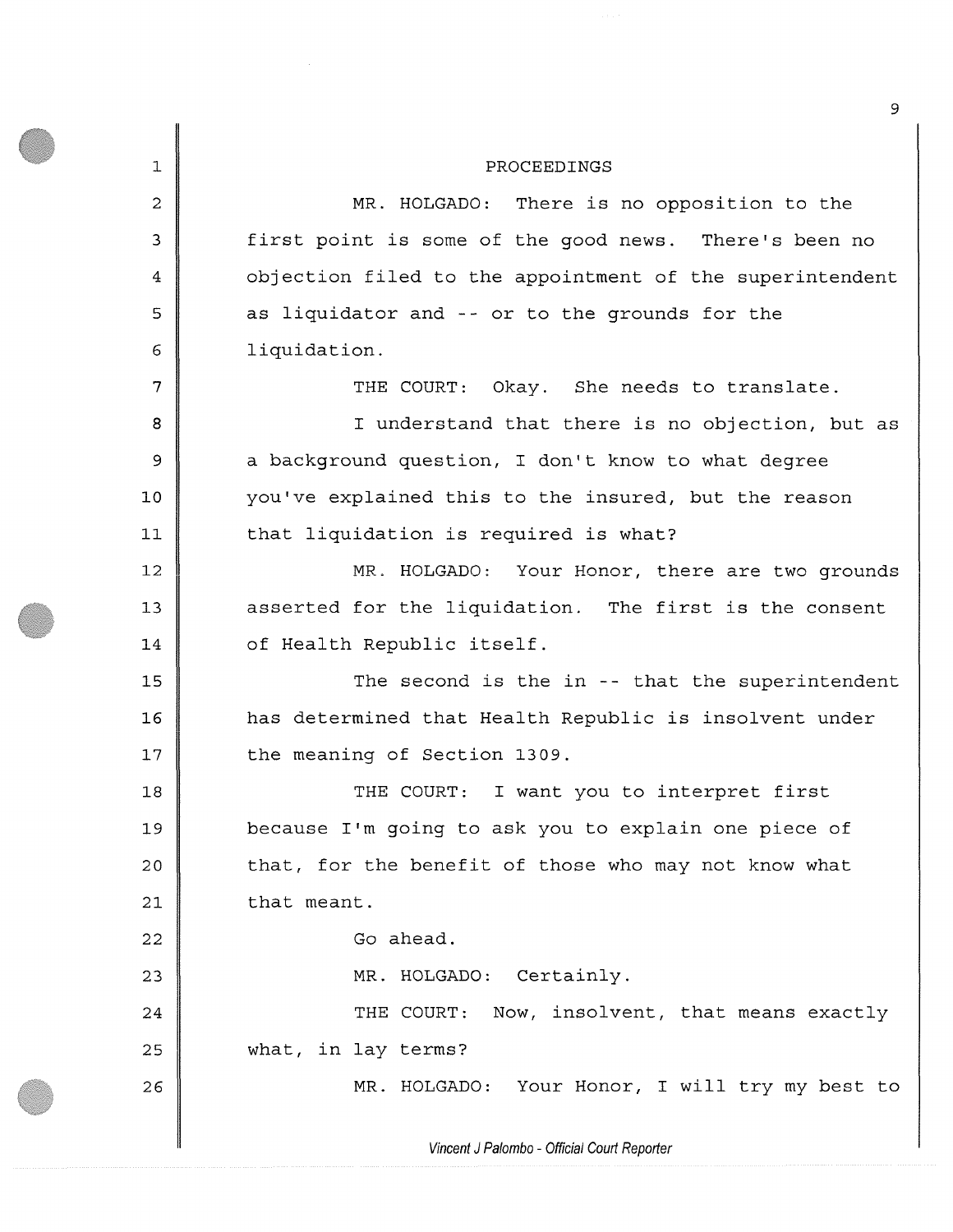1 **2**  3 4 5 6 7 **8**  9 **10 11 12**  13 14 15 **16**  17 **18**  19 **20 21 22**  23 24 25 **26**  PROCEEDINGS make these lay terms, but the -- to be very careful because the statute requires -- the superintendent has determined, based upon a review of financial statements and other information provided by Health Republic, that Health Republic is unable to pay its outstanding obligations as they mature in the regular course of business, and in finding that has found that its liabilities and required reserves exceed its admitted assets. THE COURT: So the cost of doing business exceeds the ability to provide? MR. HOLGADO: That, your Honor, may be a lay way of saying it, but I would say it the way I said it, because I'm one of those annoying lawyers. THE COURT: I'll say it my way so people understand. The cost of doing business is exceeding the ability to provide the services? MR. HOLGADO: And it is the very -- it is a reason for taking possession of a company because of the circumstances of - THE COURT: And the liabilities are exceeding the assets. MR. HOLTZER: Correct. MR. HOLGADO: And the liabilities, in addition

*Vincent J Palombo - Official Court Reporter*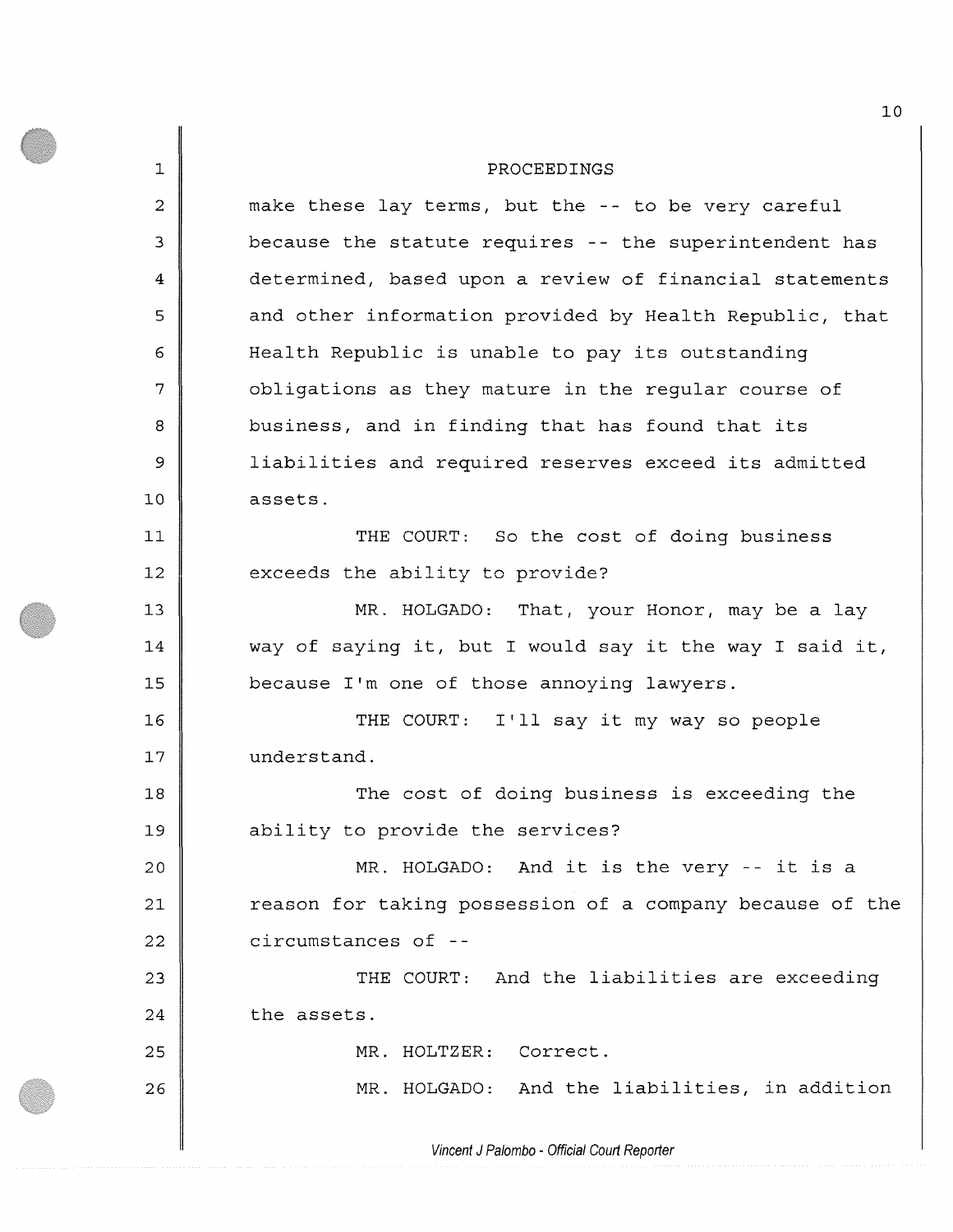**1**  2 3 4 5 6 7 **8**  9 **10**  11 12 13 14 15 **16**  17 **18**  19 20 **21**  22 23 24 25 **26**  PROCEEDINGS to required reserves that are required by regulation, exceed its assets and therefore it's been determined it is unable to pay its debts as they come due. THE COURT: And one point, then I'm going to let you translate all that was said, this isn't like a reorganization, this is a dissolution. MR. HOLGADO: It's not always clear cut, your Honor, at this stage, but it does appear to be the case that -- with this particular company, that's correct. THE COURT: I understand, because I guess that's what is the eventual, it could possibly be, but the likelihood is not, that it would survive. It is more likely that it is a dissolution. MR. HOLTZER: It will not survive. It will be a liquidation. THE COURT: Go ahead. Thank you. So my understanding is with respect to the first part of the application there is no objection. So the Court can address and order the first part. MR. HOLTZER: Yes. THE COURT: So it is hereby ordered that the application to appoint the superintendent, who is Maria T. Vullo, and her successor in office, as liquidators of

*Vincent J Palombo - Official Court Reporter*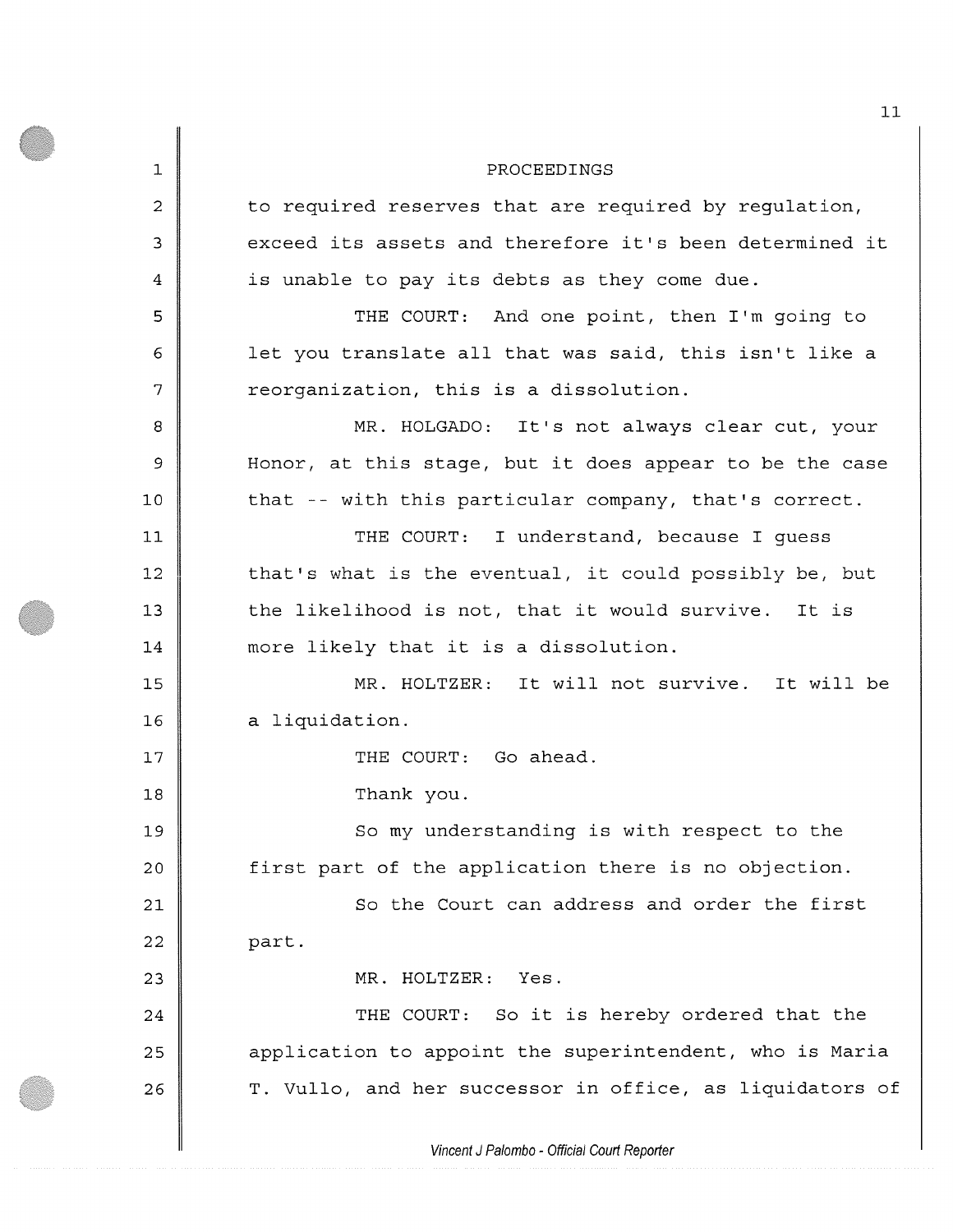1 2 3 4 5 6 7 **8**  9 **10 11**  12 13 14 15 16 17 **18**  19 20 **21 22**  23 24 25 **26**  PROCEEDINGS financial services of the -- of Health Republic Insurance of New York, sorry, is granted. MR. HOLGADO: Thank you, your Honor. THE COURT: Now, that piece is done, so the transfer is now in place that the superintendent and/or her successors are now the liquidators. That means that the office of the attorney general in its capacity as the office of attorney general has stepped aside. MR. HOLGADO: I could leave the table if you want. THE COURT: Oh, no, no, it's not that dramatic. And now counsel for the liquidator will take over. Am I right? MR. HOLTZER: Yes, your Honor. THE COURT: Let her translate. Now, I am going to hear from counsel for the liquidator. MR. HOLTZER: Yes, your Honor. Thank you, your Honor. For the record, Gary Holtzer, Weil Gotshal and Manges, we represent Health Republic and as you just noted on the record, our engagement transfers to the superintendent in her capacity as liquidator of Health

*Vincent* J *Palombo - Official Court Reporter*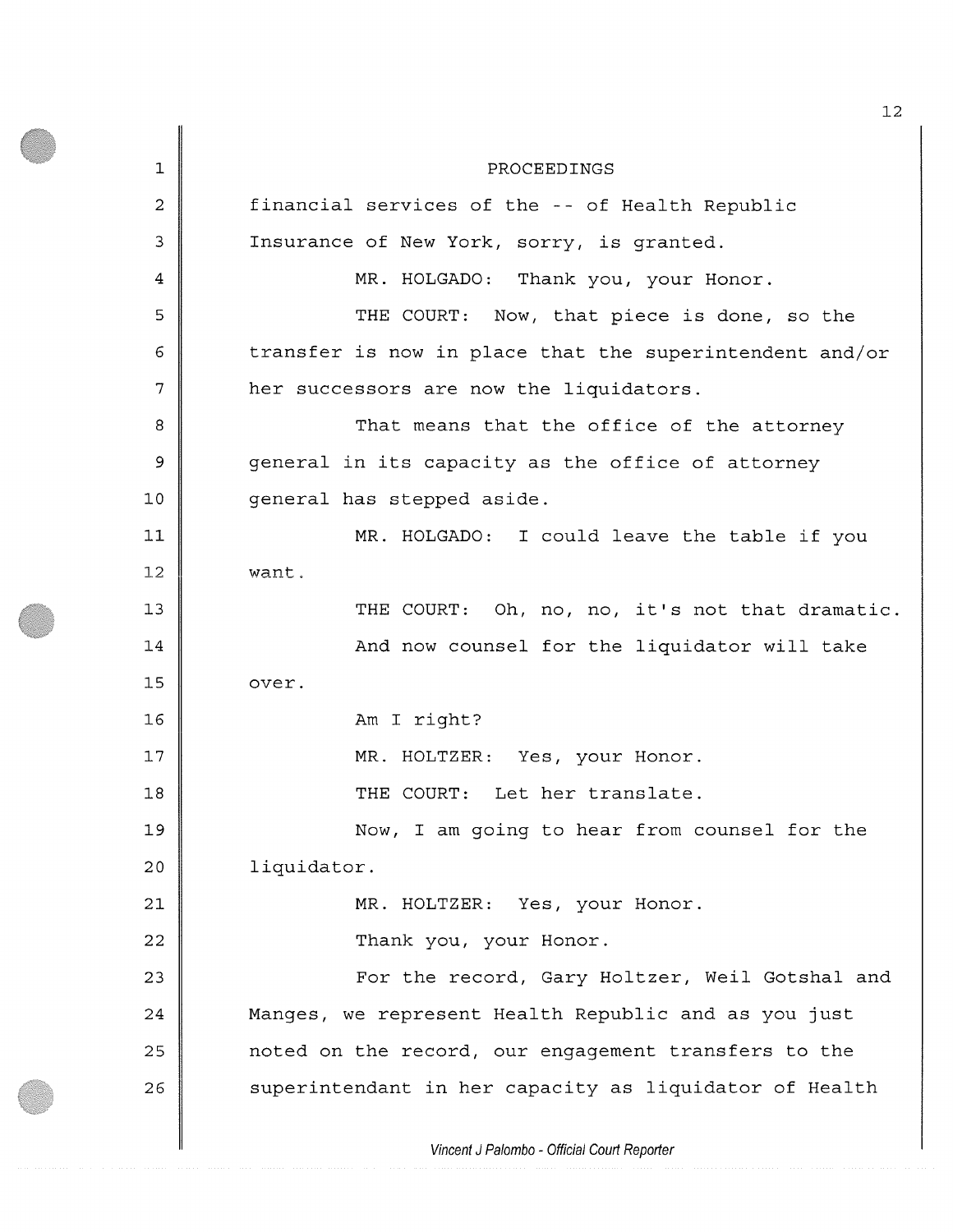| $\mathbf 1$    | PROCEEDINGS                                              |
|----------------|----------------------------------------------------------|
| $\overline{2}$ | Republic upon the entry of the liquidation order.        |
| 3              | Before discussing the specific relief, the               |
| $\overline{4}$ | superintendant requests, in the liquidation order, I     |
| 5              | propose describing our plan for this proceeding during   |
| 6              | the next six to twelve months. Fundamental -- a          |
| 7              | fundamental tenet of our process, your Honor, is         |
| 8              | transparency, which is one of the reasons that we        |
| 9              | decided to serve several hundred thousand notices to     |
| 10             | parties so that they would be aware of the proceeding,   |
| 11             | and the process and could attend if they wanted to, but  |
| 12             | are not required to.                                     |
| 13             | Your Honor, as we noted on the record, and in            |
| 14             | our papers, Health Republic ceased to operate in the     |
| 15             | fourth quarter of 2015.                                  |
| 16             | AUDIENCE MEMBER: I'm wondering does this                 |
| 17             | involve people who are members until August? My          |
| 18             | coverage ends in August, so I don't know why I'm here.   |
| 19             | THE COURT: Coverage ends in August. I don't              |
| 20             | know what that means.                                    |
| 21             | AUDIENCE MEMBER: With Health Republic.                   |
| 22             | MR. HOLTZER: All coverage would have ceased in           |
| 23             | November of 2015.                                        |
| 24             | THE COURT: My understanding is that                      |
| 25             | coverage -- and tell me if I misunderstood -- my         |
| 26             | understanding is that coverage ceased effective November |
|                | Vincent J Palombo - Official Court Reporter              |

*Vincent J Palombo - Official Court Reporter*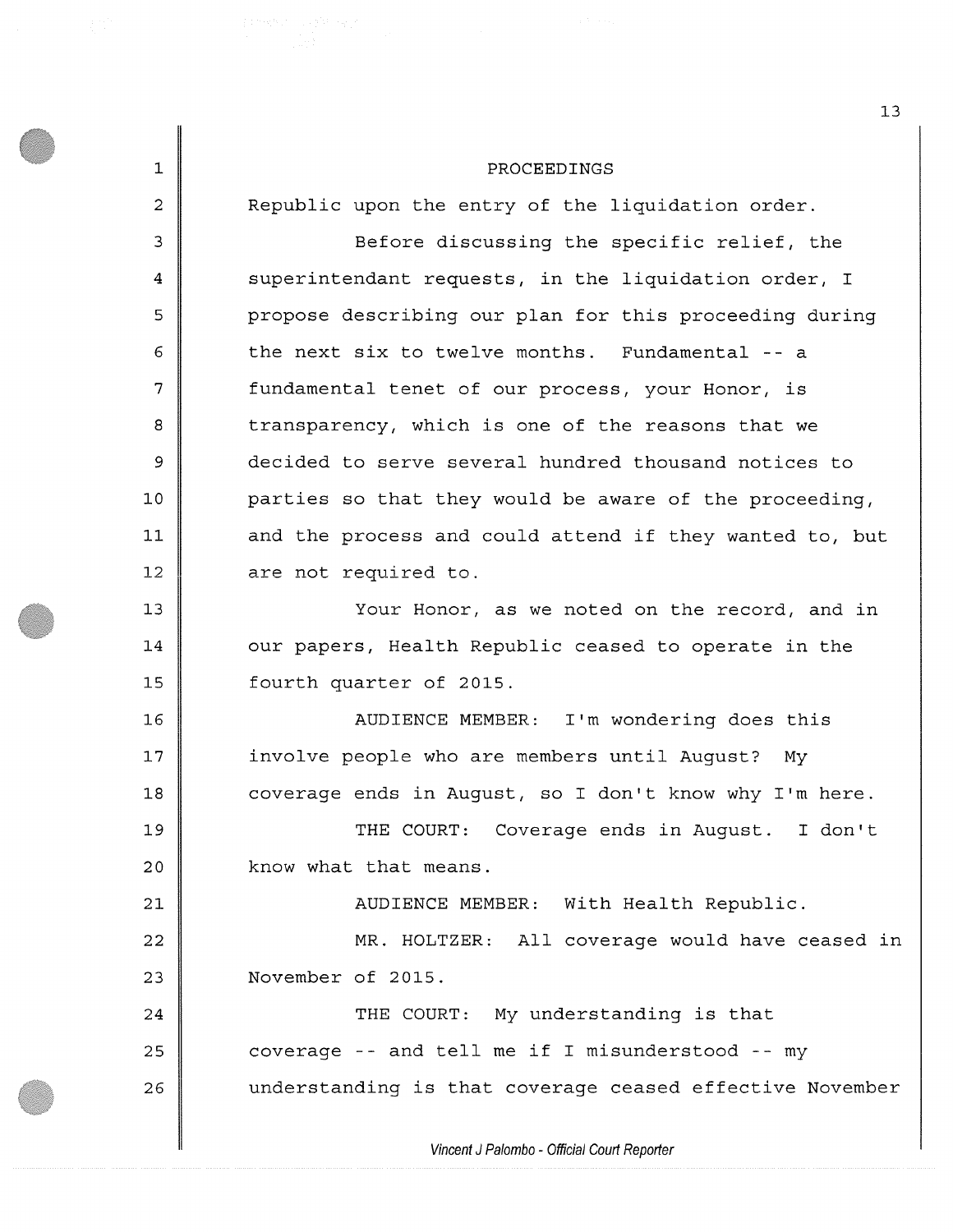1 **2**  3 4 5 6 7 **8**  9 **10 11**  12 13 14 15 **16**  17 **18**  19 20 **21 22**  23 24 25 **26**  PROCEEDINGS of 2015 which means one is no longer covered after that date. Listen in little words. No one is covered after that date, however, if I had a claim, I had until March of 2016 to file that claim, but coverage ended last year. She has to translate. And when I finish, if you have questions -- I'm not doing it now -- when I finish, I'll ask if you have questions that they can maybe respond to. THE COURT: Okay. One second. (There is a pause in the proceedings.) THE COURT: I understand that in the audience is Mr. Leonard Rosenberg. MR. ROSENBERG: Yes, your Honor. THE COURT: Mr. Rosenberg is from what firm? MR. ROSENBERG: Garfunkel Wild, PC. THE COURT: And the request is? MR. ROSENBERG: I'm just here on behalf of Memorial Sloan Kettering, not a party to the proceeding, however, they have a sizeable claim as creditor of Health Republic, so we are here to monitor. THE COURT: And you'd like notice, you said. MR. ROSENBERG: Yes. THE COURT: Of any proceedings. MR. ROSENBERG: Yes.

*Vincent J Palombo - Official Court Reporter*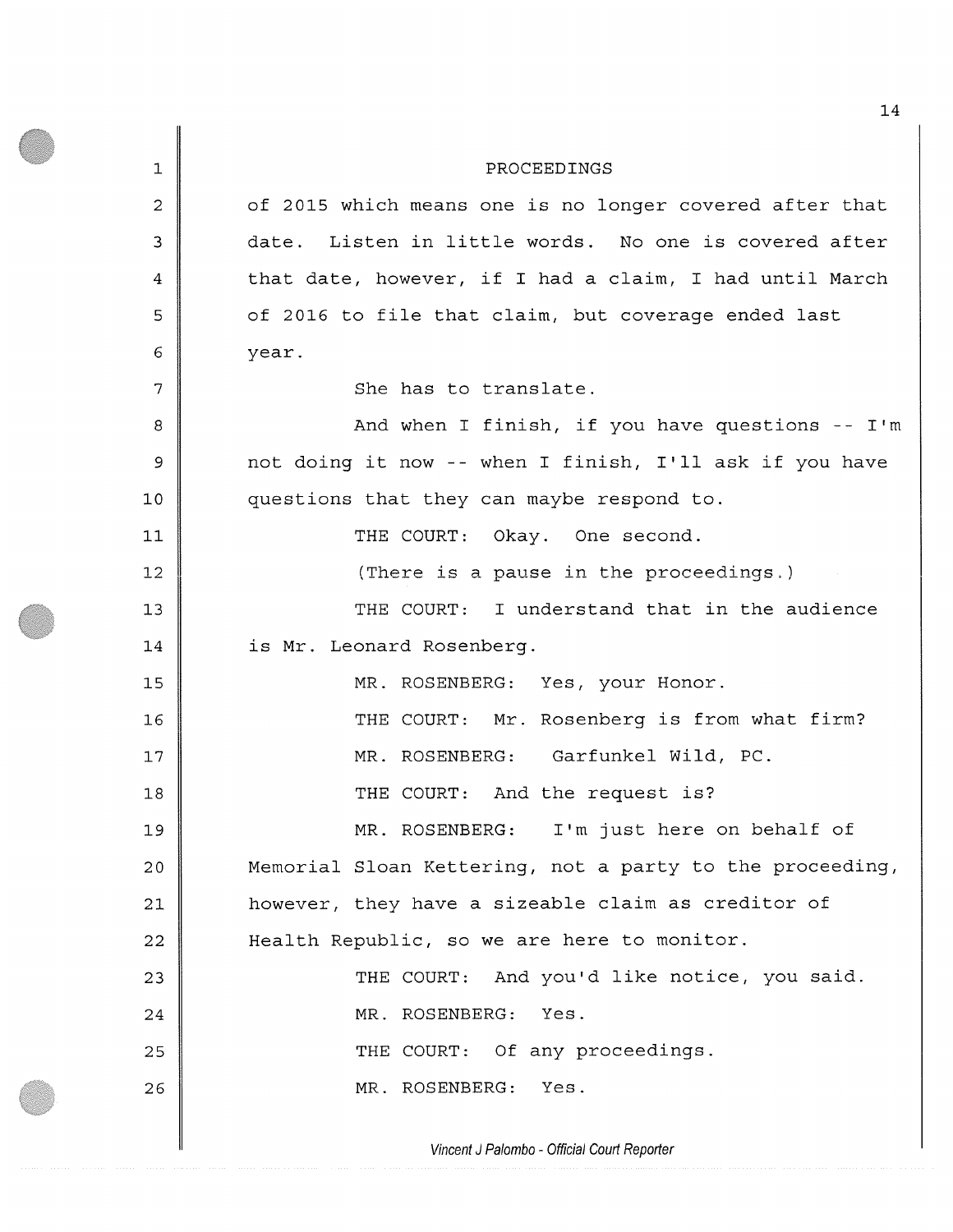1 2 3 4 5 **6**  7 **8**  9 **10**  11 **12**  13 14 15 **16**  17 **18**  19 20 **21**  22 23 24 25 26 PROCEEDINGS THE COURT: And a copy -- you will order the transcript or if it's uploaded, you will read it, but you want them to be aware you are here and you represent Memorial Sloan Kettering Cancer Center and have you a sizeable claim. MR. HOLTZER: Yes, your Honor, we'll make sure that he gets notice. MR. ROSENBERG: Thank you. MR. HOLTZER: Thank you. THE COURT: Continue. MR. HOLTZER: Your Honor just one clarification of what you said. THE COURT: At least. MR. HOLTZER: It is true that the deadline for the last claimants would have been March of 2016, but that deadline derives from when the provision of services were. And so our estimation that all claims would be in is an estimation that derives from the idea that the services were discontinued in November. If you had services before then, your insurance arrangements would have required that the deadline be before March 2016 because it calculates off when the provision of services were. THE COURT: How could someone imagine or believe they're still covered, if that's the case? How

*Vincent J Palombo - Official Court Reporter*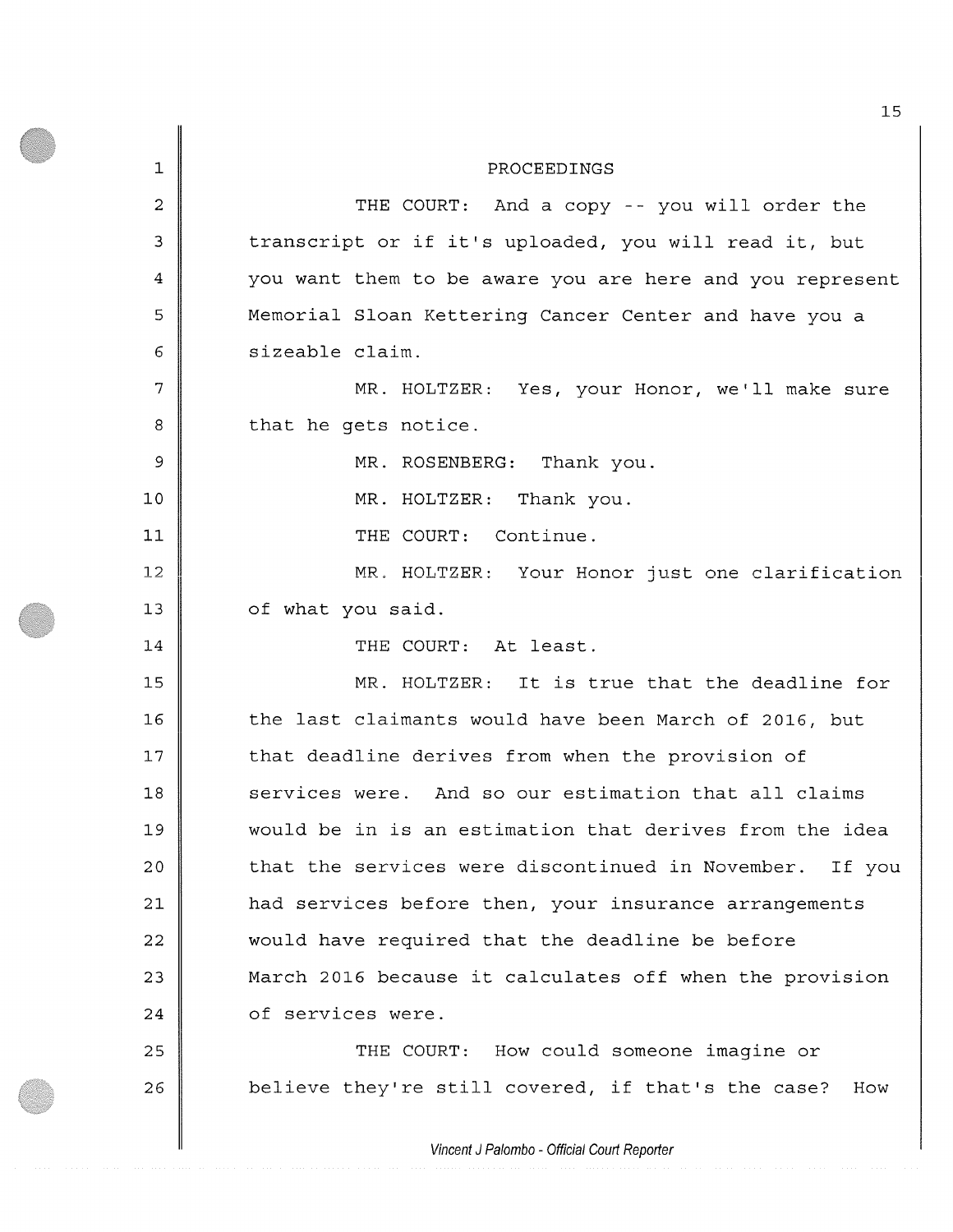**1**  2 3 4 5 6 7 **8**  9 **10 11**  12 13 14 15 **16**  17 **18**  19 **20 21**  22 23 24 25 26 PROCEEDINGS could someone say my coverage doesn't end until July of **2016?**  Is that sort of what you said. AUDIENCE MEMBER: No. THE COURT: What did you mean -- oh, August of 2015. I got it. AUDIENCE MEMBER: They stopped coverage. I want to know if I can leave. THE COURT: Yes, you can. Go ahead. Yes, you can. The point is your coverage has ended and therefore if your question is do I still have coverage? Coverage has ended and you don't have to stay. Continue. MR. HOLTZER: Your Honor, perhaps we could help clear the room a little more if we told people this is not a hearing about their claims, this is only a hearing about the next steps of the liquidation process and that they will get notice of their claims so if they choose to leave now, because it is not about their claims, they certainly can. THE COURT: Okay, continue. MR. HOLTZER: The superintendant's main goal for the proceeding, your Honor, is to establish an orderly and efficient process for collecting and

*Vincent* J *Palombo - Official Court Reporter*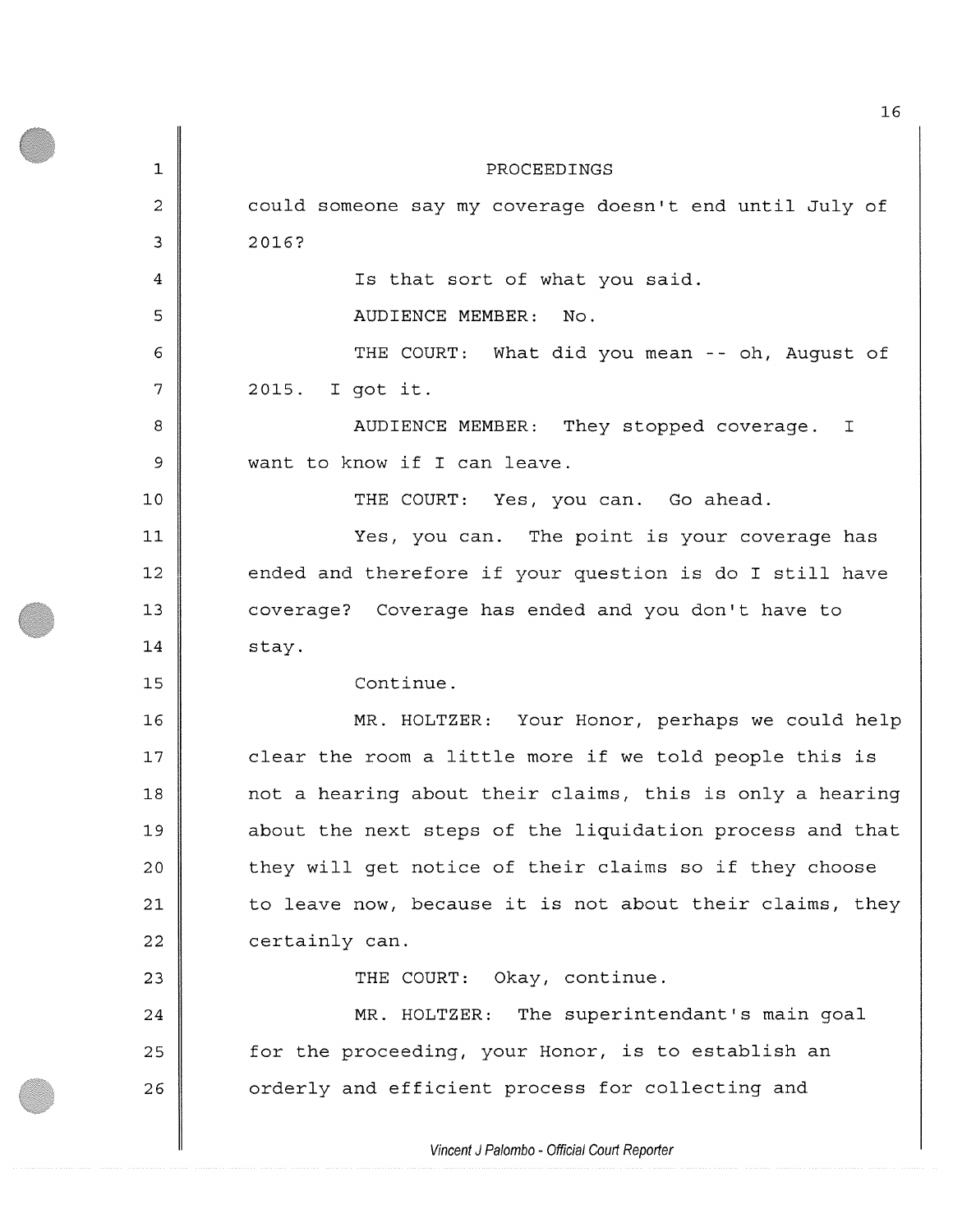1 2 3 4 5 6 7 **8**  9 **10**  11 12 13 14 15 **16**  17 **18**  19 20 **21 22**  23 24 25 26 PROCEEDINGS distributing Health Republic's remaining assets to claimants. THE COURT: Continue. MR. HOLTZER: Two components of the process must be substantially complete, your Honor, before the liquidator can make distributions to claimants. The first component is identifying and collecting Health Republic's remaining assets; and the second is collecting, reviewing and adjudicating claims against Health Republic. THE COURT: I want to understand claims against. MR. HOLTZER: Claims against, and we'll go through the claims process, but it will be claims of providers and claims of covered parties. Your Honor, do you think it makes sense to see if we've lost the room -- whether we still want to have a translator? THE COURT: Is there anyone here who still needs the translation? (There is a pause in the proceedings.) THE COURT: Yes. AUDIENCE MEMBER: I have a question. THE COURT: Questions at the end. I'll never get through. You will answer the questions. MR. HOLTZER: Yes, your Honor.

*Vincent J Palombo - Official Court Reporter*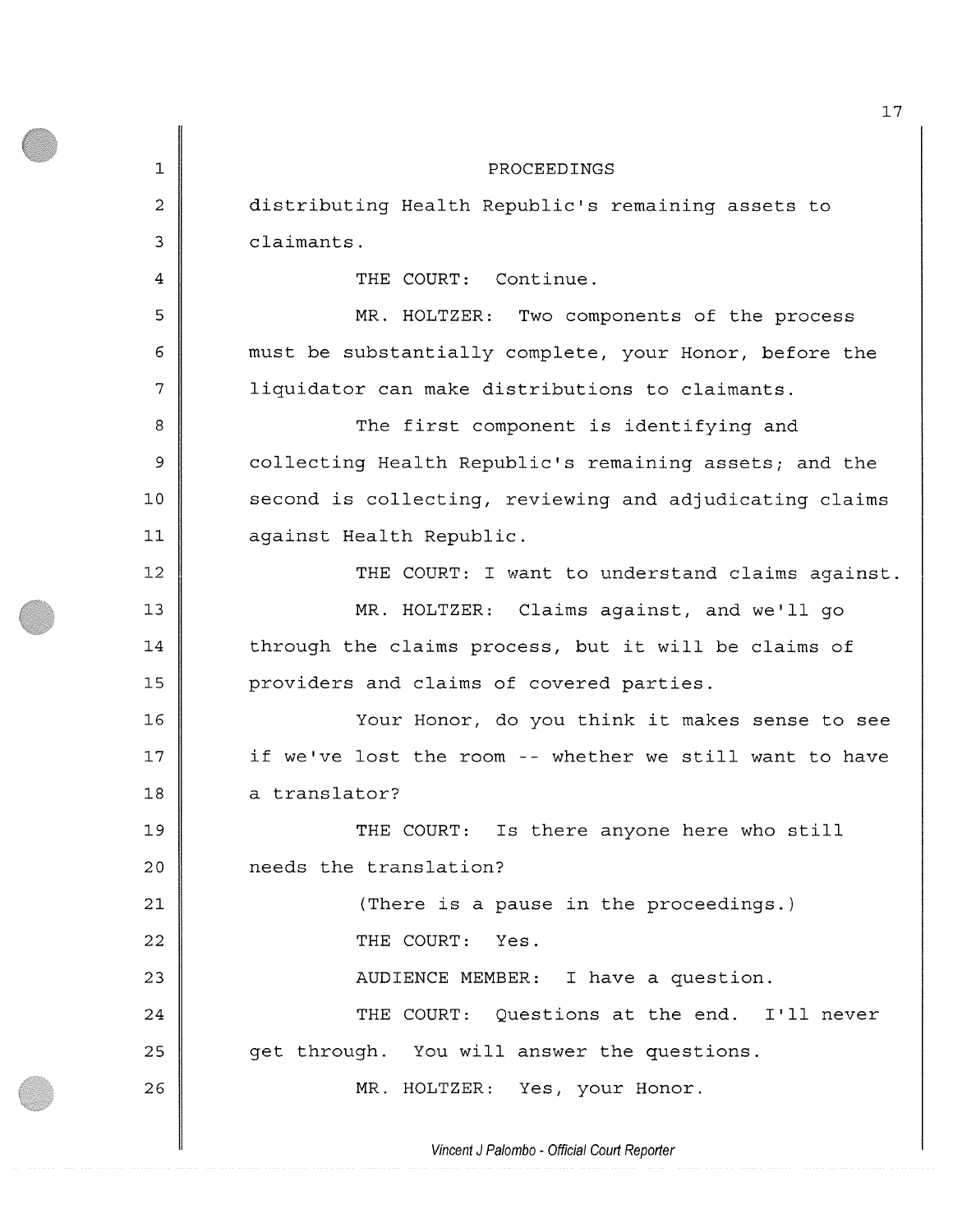## PROCEEDINGS

**1 2**  3 4 5 6 7 **8**  9 **10 11 12**  13 14 15 **16**  17 **18**  19 **20 21 22**  23 24 25 26 So let's address each of the two components in turn. First, identifying and collecting remaining assets. As in all insured liquidation proceedings, the liquidator will identify and attempt to marshal all the assets for the creditors. In Health Republic's case there is a reinsurance agreement that is expected to provide a recovery to the estates, pharmacy rebates from a thirdparty vendor, and certain amounts that Health Republic is entitled to receive from federal programs. Financial statements will be prepared during the proceeding to apprise the Court of the liquidator's progress. THE COURT: Will that be uploaded? MR. HOLTZER: Yes. The second main component of the proceeding collecting, reviewing and adjudicating claims against Health Republic I'll turn to next. Over the past few months, the Alvarez and Marsal team has evaluated the process Health Republic already had in place to collect, review and adjudicate claims against Health Republic. THE COURT: Go ahead. MR. HOLTZER: Given the importance of the

*Vincent J Palombo - Official Court Reporter*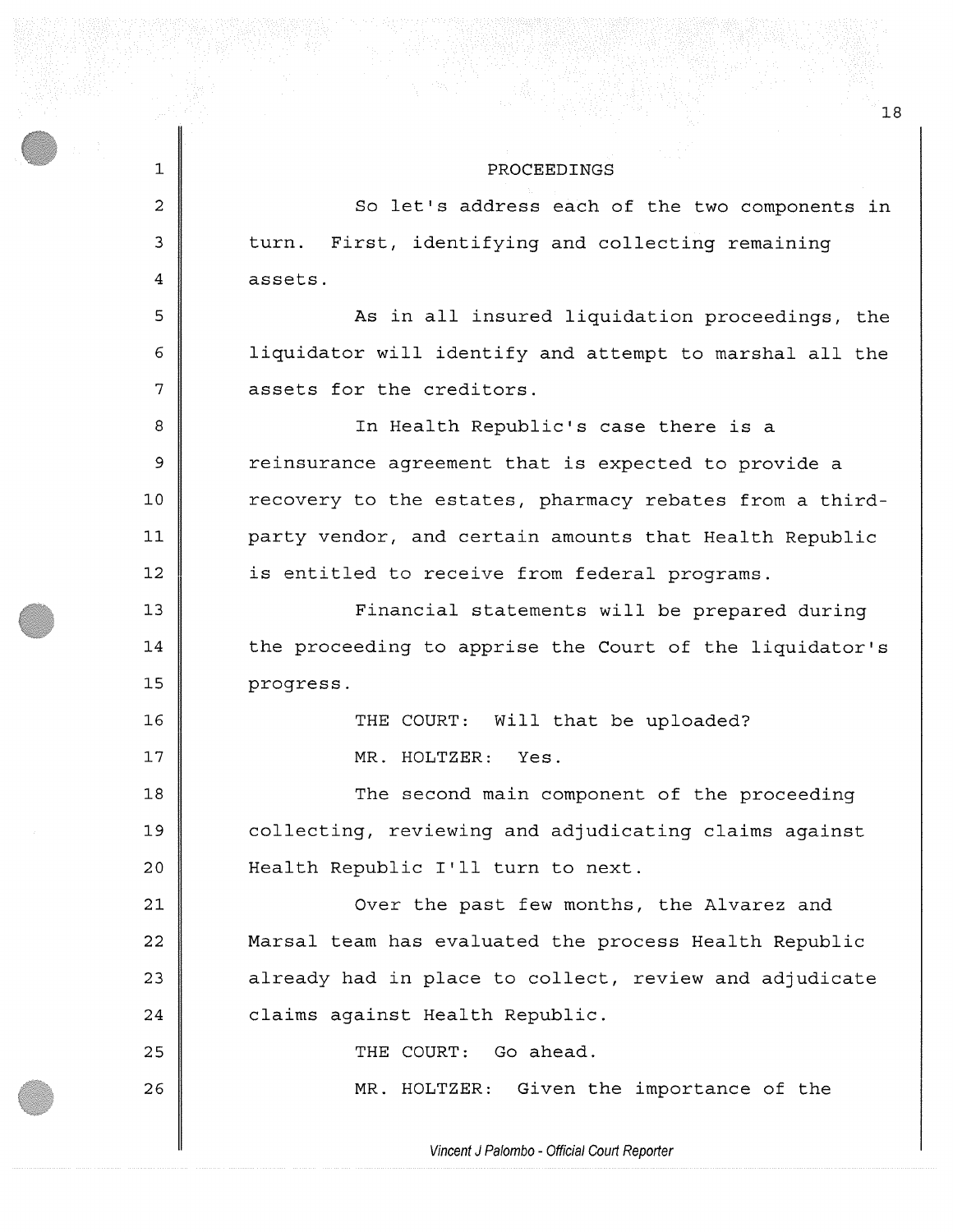1 2 3 4 5 **6**  7 **8**  9 **10 11 12**  13 14 15 **16**  17 **18**  19 **20 21 22**  23 24 2 5 **26**  PROCEEDINGS claims process in the proceedings, your Honor, if it makes sense, we can give the Court some background on that process starting with the submission of policy claims, if your Honor would like. THE COURT: You know, first of all, your papers contain and provide all of this information and it is uploaded. MR. HOLTZER: Yes, your Honor. THE COURT: And to the degree -- this is what I am going to ask because I want to get to the objection -- to the degree that it is possible, in your uploading of the transcript, can you attach certain details that we don't have to now go through? Do you follow what I'm saying? So that they -- anyone who wants to read more, can do so. MR. HOLTZER: Your Honor, we can include in the website, a synopsis of what we would have said here in the complete presentation. THE COURT: Good. Thank you. MR. HOLTZER: Your Honor, one important point for the folks who are attending today is that based on the process for the review of, literally, several hundred thousand claims, and the need to convert into cash the assets of Health Republic that remain that I described, it is our anticipation that there won't be

*Vincent J Palombo - Official Court Reporter*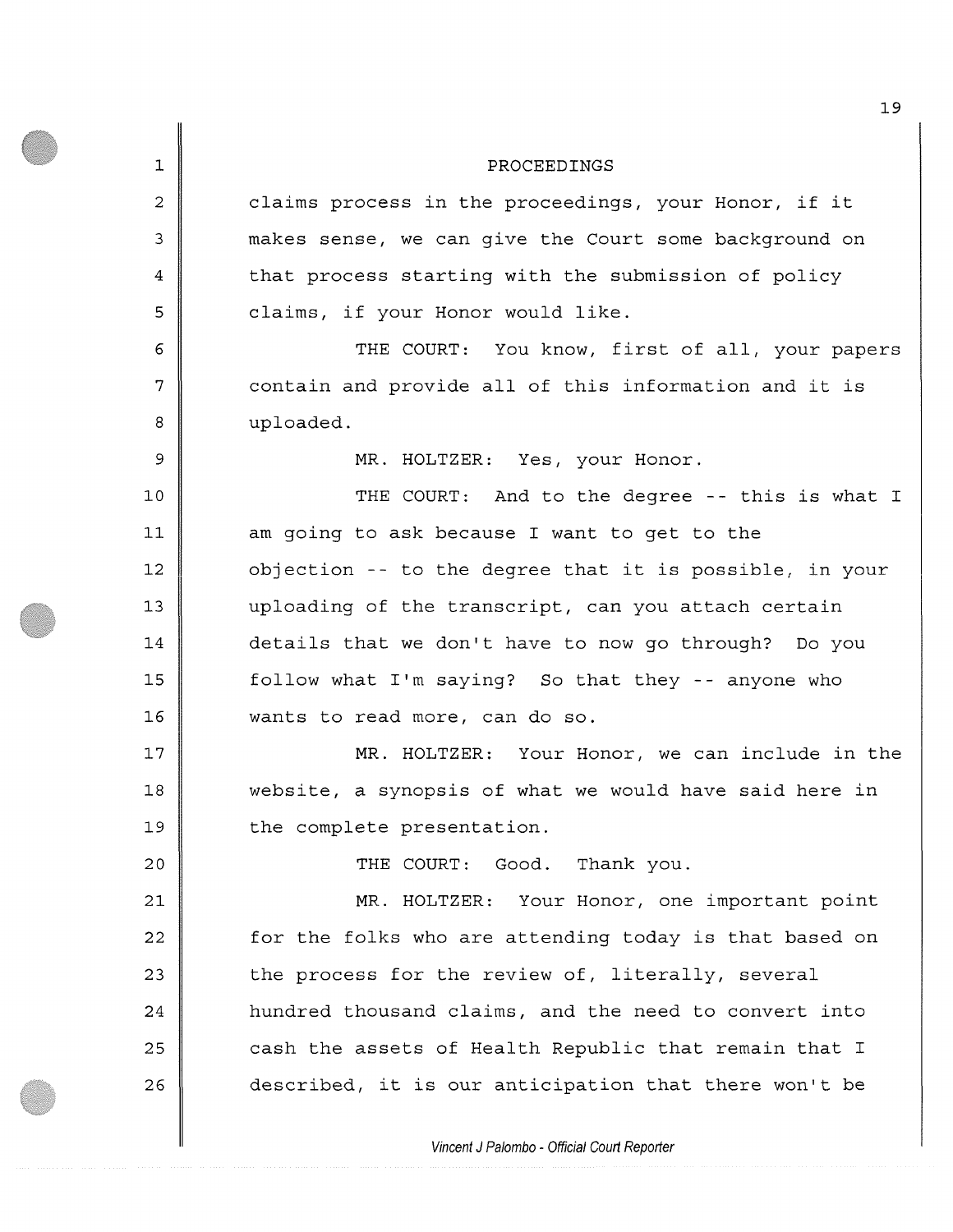1 **2**  3 4 5 6 7 **8**  9 10 **11**  12 13 14 15 **16**  17 **18**  19 20 **21 22**  23 24 25 **26**  PROCEEDINGS distributions to claimants until 2017. Your Honor, so we're clear, it won't happen until at least 2017. We'll have to see how the process goes . THE COURT: It could be longer. MR. HOLTZER: It could be longer. THE COURT: Now, the second application. MR. HOLTZER: We can turn to the second application, your Honor, and in particular, the injunctive relief in that part of the application. THE COURT: Go ahead. MR. HOLTZER: The injunctive relief in the proposed liquidation order that we have submitted is designed to protect and preserve Health Republic's state for the duration of this proceeding, and it is necessary to enable the superintendent to accomplish her main goal of establishing a transparent, orderly and efficient process for collecting and distributing Health Republic's remaining assets to claimants. THE COURT: Which paragraph in the proposed order covers injunctive relief? Are we looking at Paragraph 8? MR. HOLTZER: Hold on, we gave you ours. We have plenty. THE COURT: I believe I should be looking at

*Vincent J Palombo - Official Court Reporter*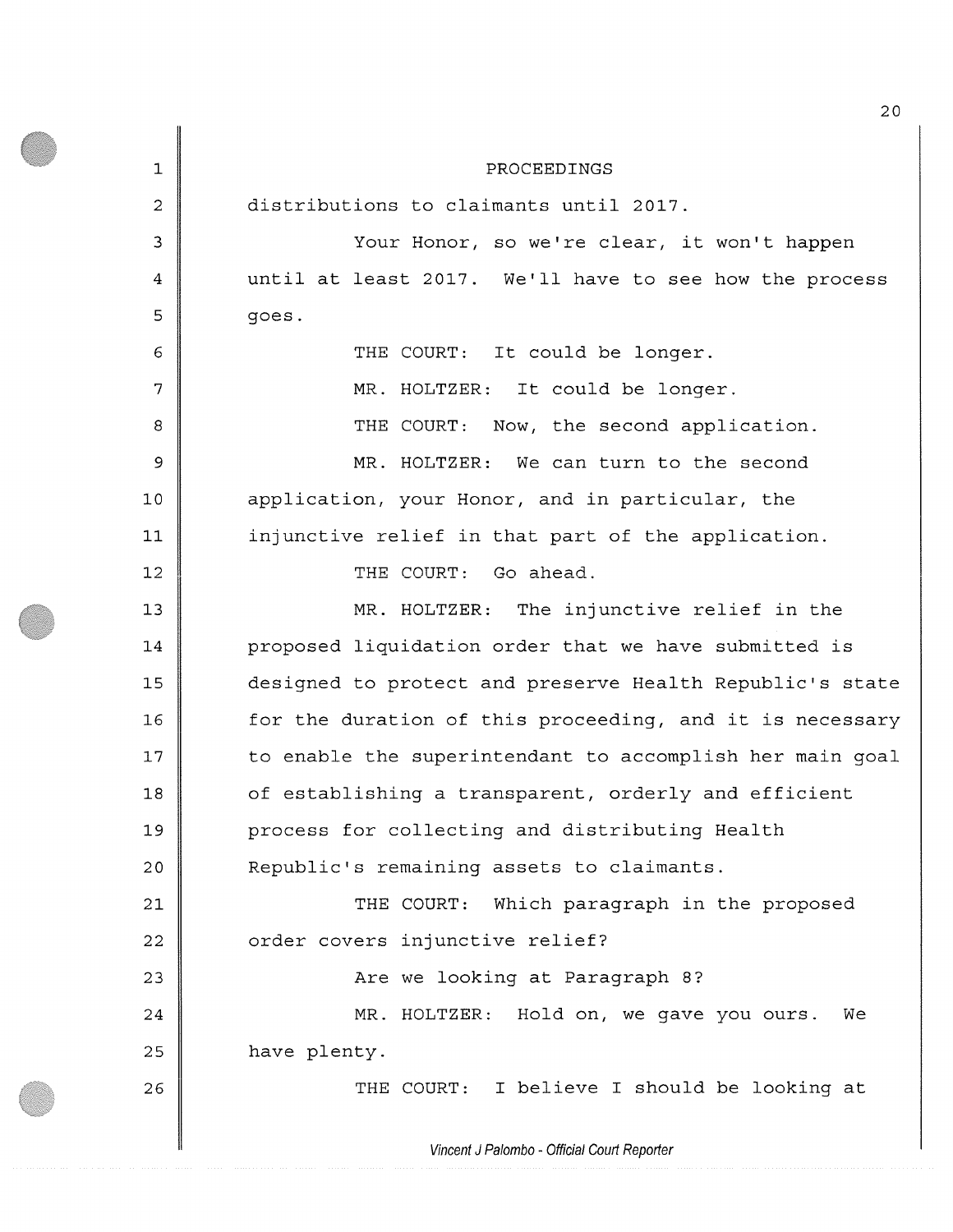1 **2**  3 4 5 **6**  7 8 9 **10 11**  12 13 14 15 **16**  17 **18**  19 20 **21 22**  23 24 25 **26**  PROCEEDINGS Paragraph 8, but let me know if that is right. MR. HOLTZER: Yes, there are a number of paragraphs. THE COURT: I'm looking at the injunctive one that starts -- where injunctive relief application starts. MR. HOLTZER: Yes, your Honor. THE COURT: Eight. MR. HOLTZER: It begins - THE COURT: Eight, nine -- for sure. MR. HOLTZER: Eight, nine, ten and continues on from there. THE COURT: I'm sorry. Now, I understand the one objection that, at least -- that is articulated by a participant here is with respect to paragraph ten, except for any investigation or enforcement action by any state or federal agency, all parties and entities are enjoined and restrained from -- and it's about proceedings and actions. MR. YOUNG THE COURT: And that is your objection? MR. YOUNG THE COURT: I'm listening. MR. YOUNG Yes . Yes. There's really only -- there's only

*Vincent J Palombo - Official Court Reporter*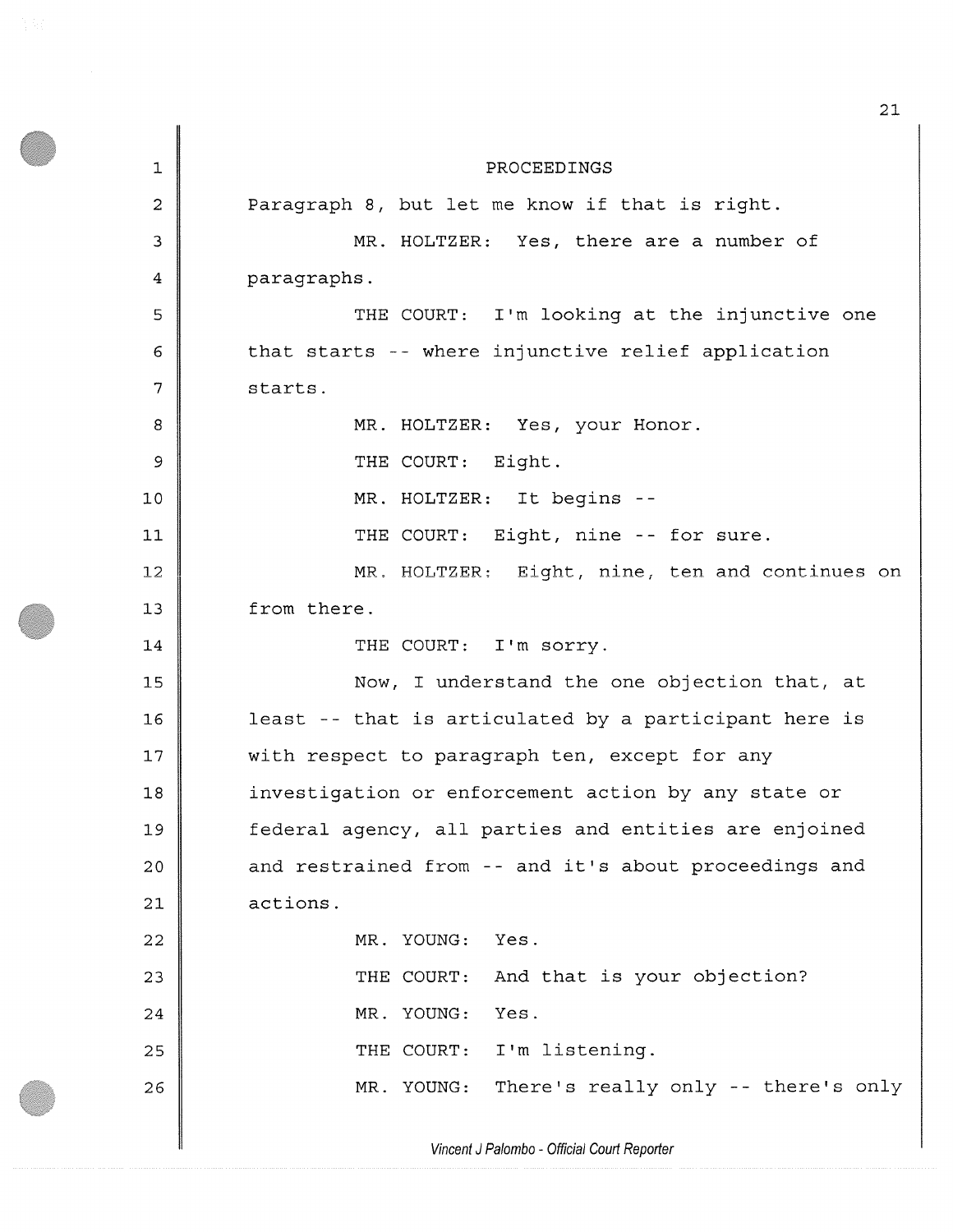1 **2**  3 4 5 6 7 **8**  9 **10**  11 12 13 14 15 **16**  17 **18**  19 **20 21 22**  23 24 25 **26**  PROCEEDINGS one question before the Court related to this, which is statutory authority for it, which is - THE COURT: Statutory authority for it? MR. YOUNG: I'm sorry, the statutory authority for this injunctive relief, which would come under Section 7419 (b) of the Insurance Law, which in full reads: Such court - - THE COURT: One second. Tell them I'm addressing a legal issue that doesn't, at this point, appear to this Court to concern anyone except the counsels and anyone who is interested in the audience, but I'm not translating it. It is primarily a legal issue, but it will be part of the uploaded, translated transcript. Go ahead. MR. YOUNG: So New York Insurance Law 7419 (b) reads: Such court or justice may any time -- may at any time - THE COURT: Wait. (Discussion held off the record.) THE COURT: Go ahead. MR. YOUNG: Such court or justice may at any time during a proceeding under this Article issue such other injunctions or orders as it deems necessary to prevent interference with the superintendant of the

*Vincent J Patombo - Official Court Reporter*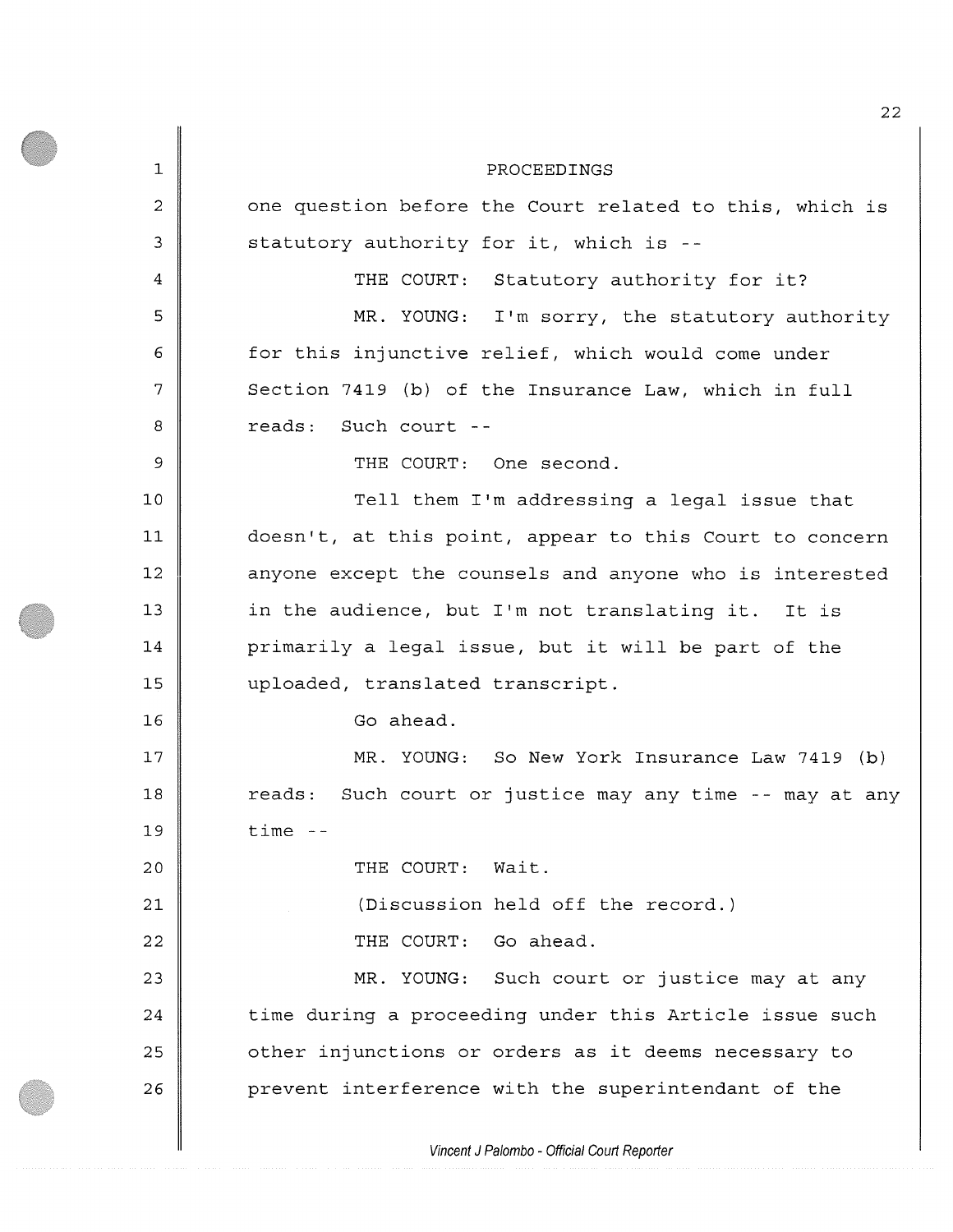**1**  2 3 4 5 **6**  7 **8**  9 **10 11**  12 13 14 15 **16**  17 **18**  19 20 **21 22**  23 24 25 26 PROCEEDINGS proceeding or waste of the assets of the insurer, or the commencement or prosecution of any actions, the obtaining of any preferences, judgments, attachments or other liens or the making of any levy against the insurer, it assets or any part thereof. There's no mention of states or injunctions against any third parties. However, in the proposed liquidation order, Paragraph 10, they include a stay against New York State Department of Financial Services, the Superintendant, the New York Liquidation Bureau and their respective officers, employees, attorneys, representatives, agents directors and the officers, employees, attorneys, representatives and agents of Health Republic's Insurance of New York. Those are all third parties that are not covered under 7419 (b) of the Insurance Law. THE COURT: As you understand it. MR. YOUNG: As I understand it as -- plain reading, correct - THE COURT: No, as you understand it. MR. YOUNG: As I understand it. Yes. THE COURT: Thank you. Go ahead. MR. YOUNG: So I think what is going on here - THE COURT: First, I want them to respond to

*Vincent J Palombo - Official Court Reporter*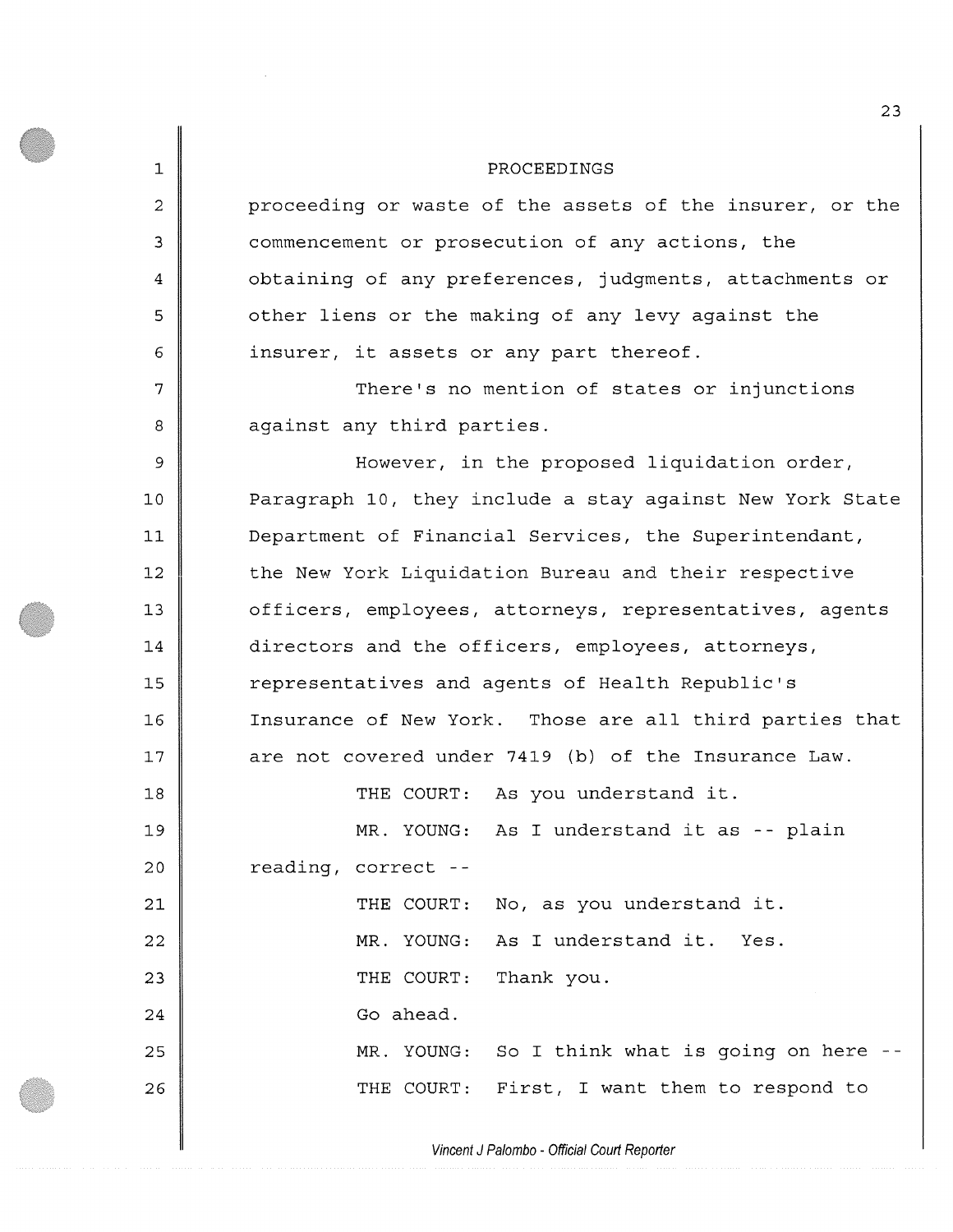**1**  2 3 4 5 6 7 **8**  9 **10 11**  12 13 14 15 **16**  17 **18**  19 **20 21**  22 23 24 25 26 PROCEEDINGS whether or not your understanding is accurate, or do they have a different understanding. MR. HOLTZER: We have a different understanding, your Honor. 7419 of the New York Insurance Law authorizes the Court to grant a broad spectrum of injunctive relief in a liquidation proceeding. The relief that is sought here --THE COURT: When you say "a broad spectrum" and I hate to put you on the spot, but I know you must have at least one cite. MR. HOLTZER: We do, your Honor. THE COURT: Thank you. MR. HOLTZER: We have submitted --THE COURT: Counsel, did you look at their cite? MR. YOUNG: Yes, I did. MR. HOLTZER: We submitted, with our papers, four or five instances of other insurance liquidation proceedings in this Court which have gotten the injunctive relief that we're referring to, including a recent one called the Financial Guarantee Insurance Company matter, in which this Court granted the injunctive relief in favor of the Department of Financial Services to protect them against litigation

*Vincent J Palombo - Official Court Reporter*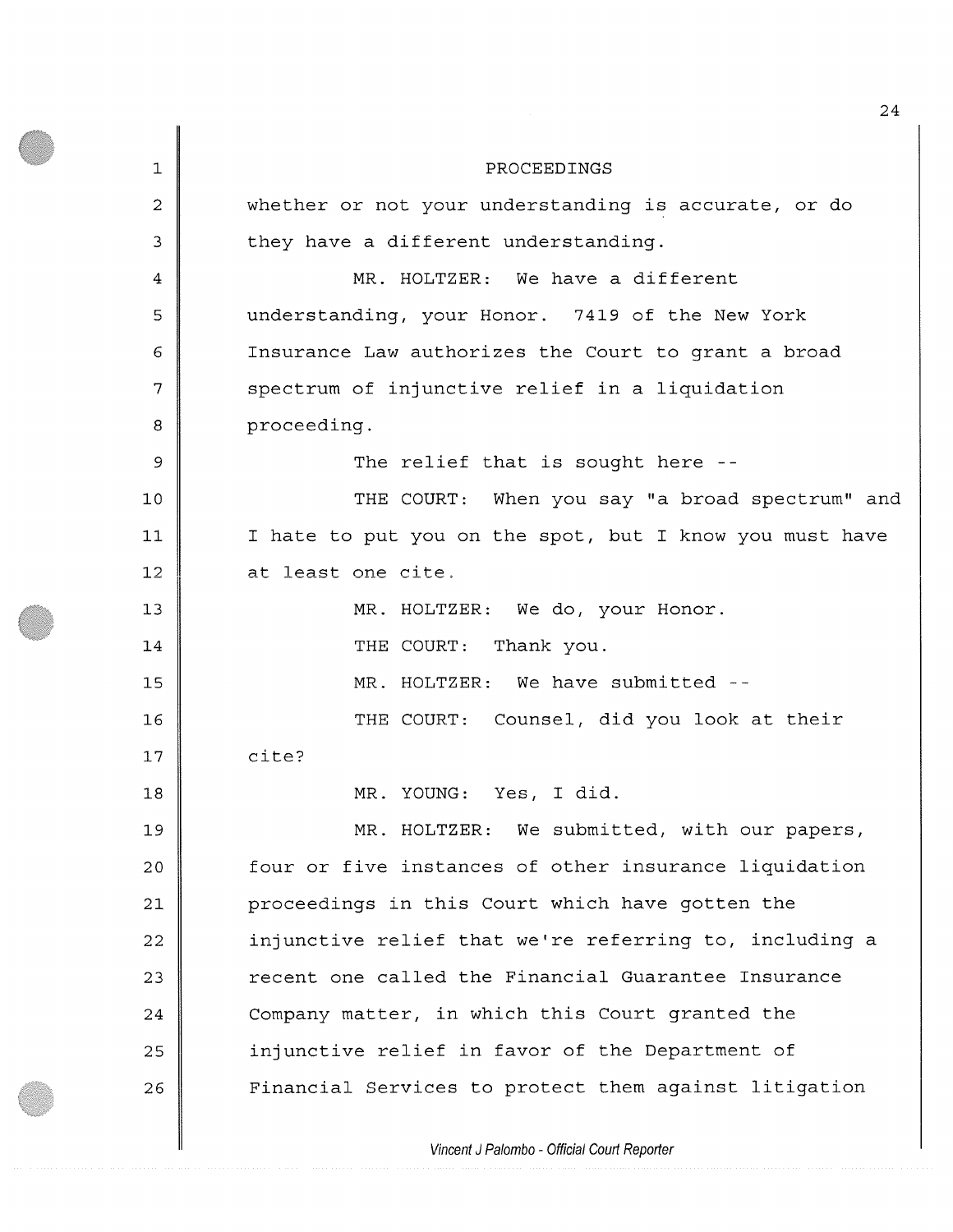1 **2**  3 4 5 6 7 **8**  9 **10 11**  12 13 14 15 **16**  17 **18**  19 **20 21**  22 23 24 25 **26**  PROCEEDINGS during a liquidation proceeding. THE COURT: Were there any objections in those cases? MR. HOLTZER: Yes, the cases were hotly contested throughout. I don't know that there was an objection to this particular injunctive relief - THE COURT: But what is important is -- what? What is important in those rulings, is what? It's the broad scope. That is what you were going to say right? MR. BYEFF: Yes. THE COURT: What is important is the rulings, they all contain a broad scope, which is to say it doesn't have to have the specificity of this laundry list, what matters is that it is a broad stroke application. Am I right? MR. BYEFF: Yes. MR. HOLTZER: Your Honor, one other point --THE COURT: I will put you all on the spot, I'm telling you now. I used to teach, I do this naturally. I can't help myself. MR. HOLTZER: One other point, the order has a mechanic in it that would allow counselor to meet with us and our client to work through any issues and if we can't resolve them, counselor can come back to the court

*Vincent J Palombo - Official Court Reporter*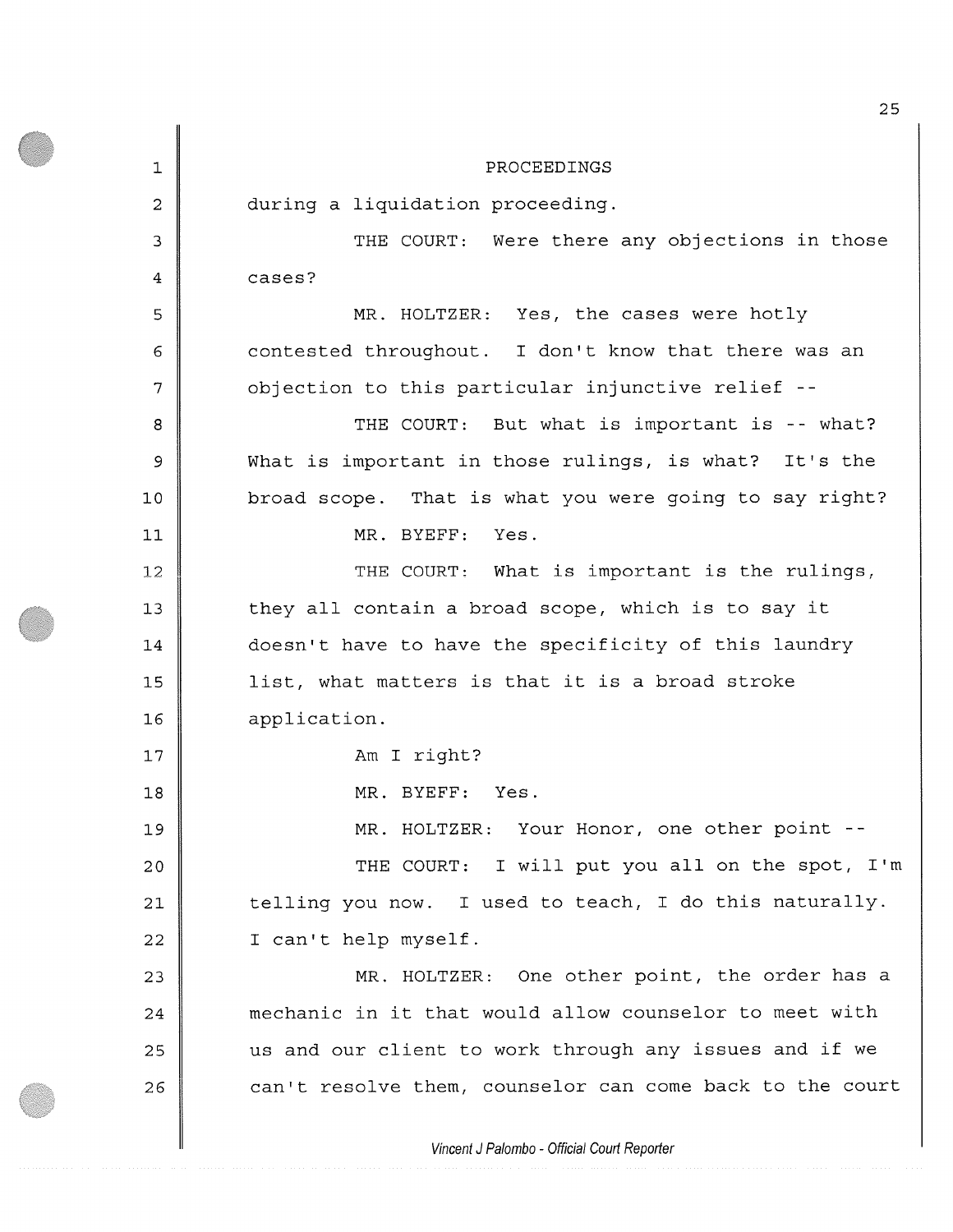**1 2**  3 4 5 **6**  7 **8**  9 **10 11 12**  13 14 15 **16**  17 **18**  19 20 **21 22**  23 24 25 **26**  PROCEEDINGS and seek further relief - THE COURT: But the relief requested at this juncture is the relief that would stop you from proceeding because according to this counselor, the application is -- what you are seeking is so broad, it should be denied. Close? MR. YOUNG: Correct. It applies to parties that aren't in liquidation, so they're seeking to get the benefits of liquidation without the responsibilities. The Department of Financial Services is in liquidation, if there are claims against them, they're seeking to those claims stayed against the Department of Financial Services for whatever potential civil civilly -- civil actions that could proceed against them, and  $-$ THE COURT: And while the claims are stayed, they intend to involve and engage third parties? MR. YOUNG: Not against claims against the Department of Financial Services, but -- that's what my main problem here is, there's a little bit of a conflict, because counselor is representing the Department of Financial Services, but he's also representing the creditors of Health Republic.

*Vincent J Palombo - Official Court Reporter*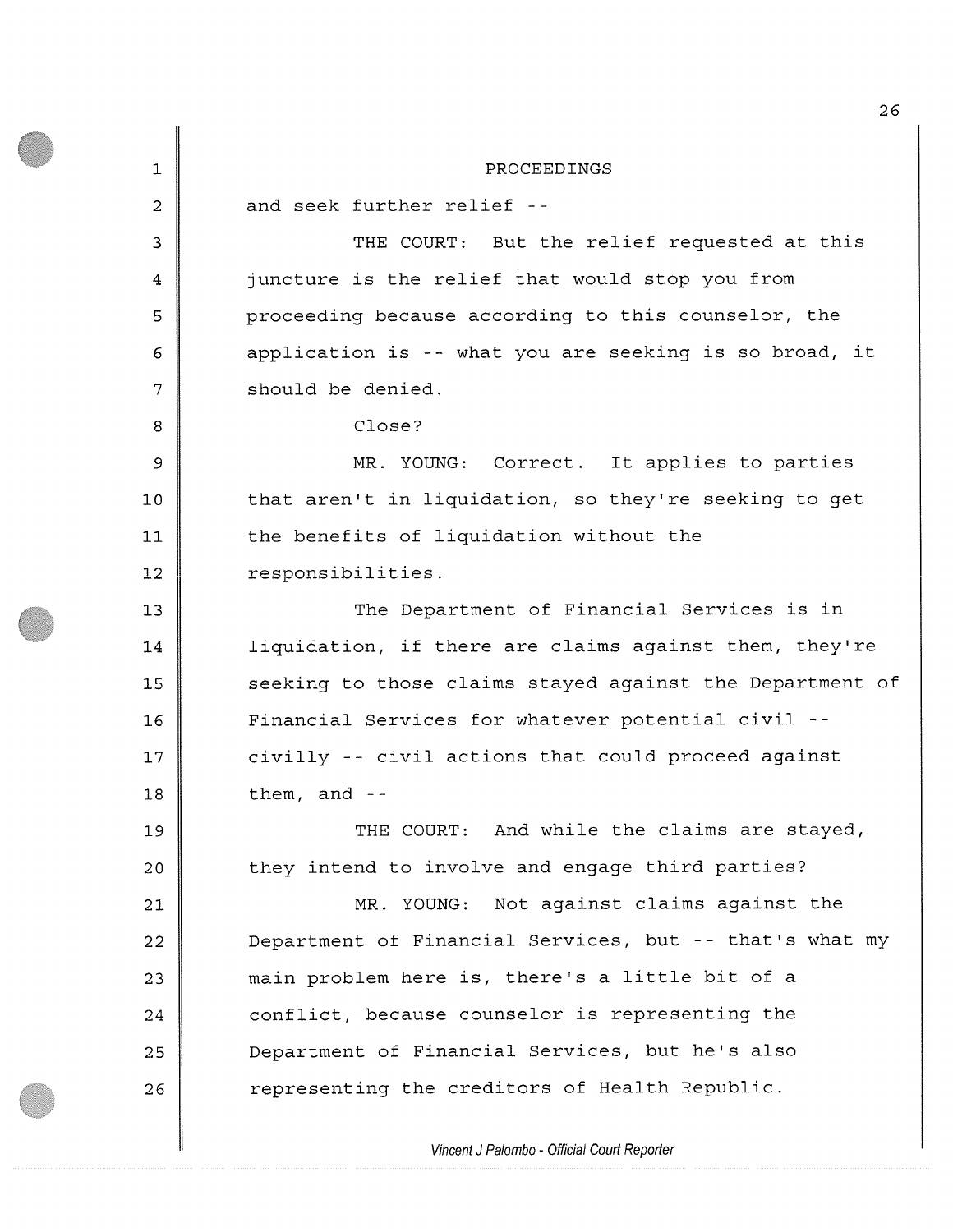1 **2**  3 4 5 6 7 **8**  9 **10 11**  12 13 14 15 **16**  17 **18**  19 20 **21 22**  23 24 25 **26**  PROCEEDINGS MR. HOLTZER: No, your Honor. THE COURT: Incorrect. MR. YOUNG: Okay. THE COURT: Why? MR. HOLTZER: We represent the liquidator of Health Republic, not the Department of Financial Services. THE COURT: So earlier, while -- the law secretary is here, Ms. Cherry and Mr. Grinberg, their question is: Was there a conflict. We were chatting, and I explained as I'm sure you will, that there is no conflict. MR. HOLTZER: There is no conflict, your Honor. We represent the estate and the liquidator, and the Department of Financial Services has regulator and separate counsel and is separate from the liquidation estate. It happens that the superintendant of insurance is appointed by statute as the liquidator, but it is a separate assignment and we are only counsel to that party as liquidator. THE COURT: You understand? MR. YOUNG: I understand. THE COURT: So the conflict issue is not -- is a nullity.

*Vincent J Palombo - Official Court Reporter*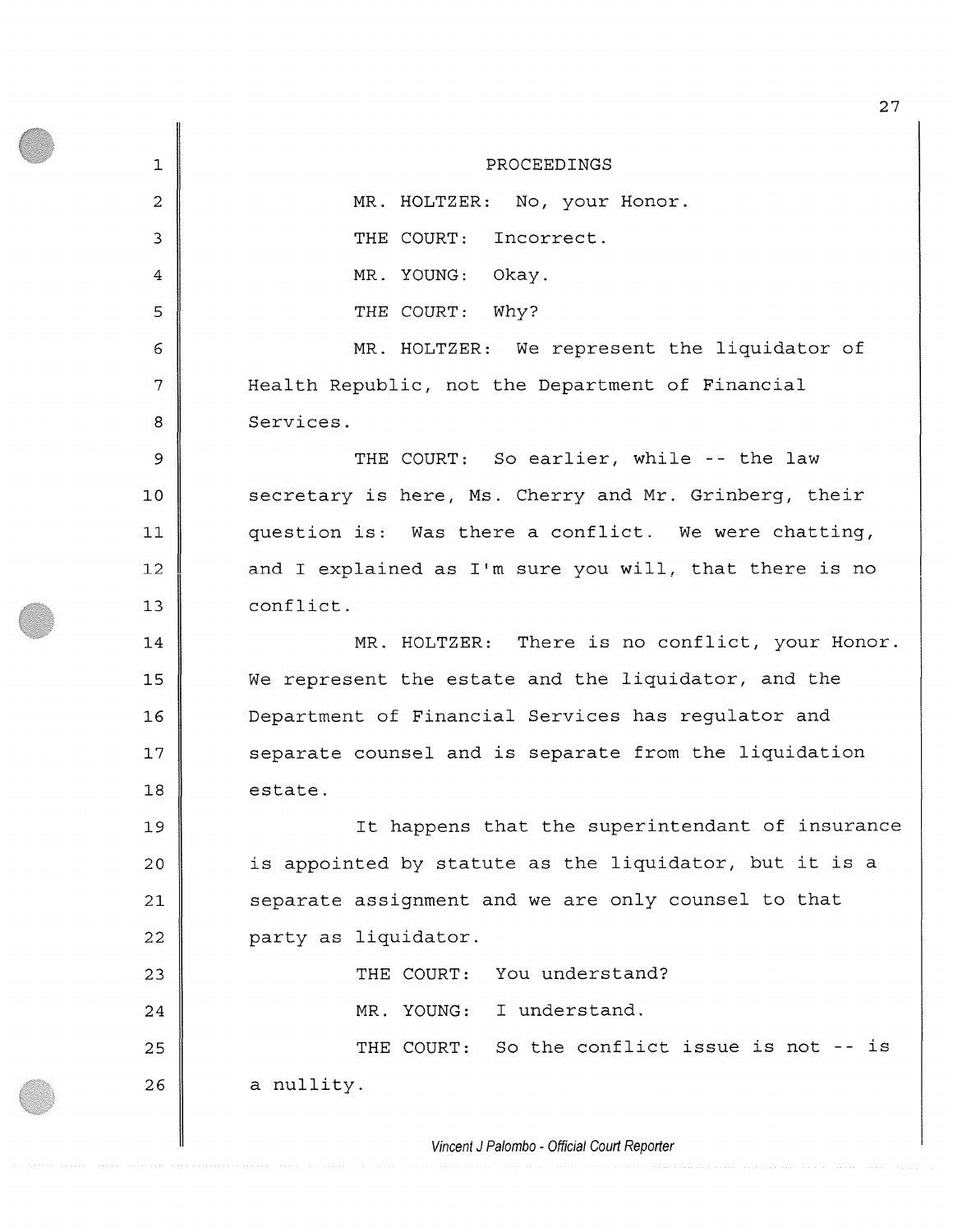**1 2**  3 4 5 6 7 **8**  9 **10 11 12**  13 14 15 **16**  17 **18**  19 20 21 **22**  23 24 25 **26**  PROCEEDINGS MR. HOLTZER: Your Honor, I would only make one other point in response to counsel which is his objection bears on a hypothetical in some litigation that he might bring. That's one -- or that somebody might bring. That is one of the reasons we put the mechanic in the order, that if there is a real controversy, a real request for relief from the injunction, he can speak with us pursuant to the mechanic. If it can't be resolved, he'll come back and see your Honor on an application for relief from the inj unction. THE COURT: It's not as if it's the end of possibility. It's just the initial injunctive relief, but if you -- if it turns out that you need, specifically -- or anyone specifically believes that there needs to be further judicial intervention because the parties can't work it out, that avenue remains open. MR. HOLTZER: Yes, your Honor. MR. YOUNG: Right. THE COURT: So it's not a total -- it's not a foreclosure of the opportunity. MR. YOUNG: Yes, there's - THE COURT: It's an interim status quo, lock it up, so that they can get things under way and processing.

*Vincent J Palombo - Official Court Reporter*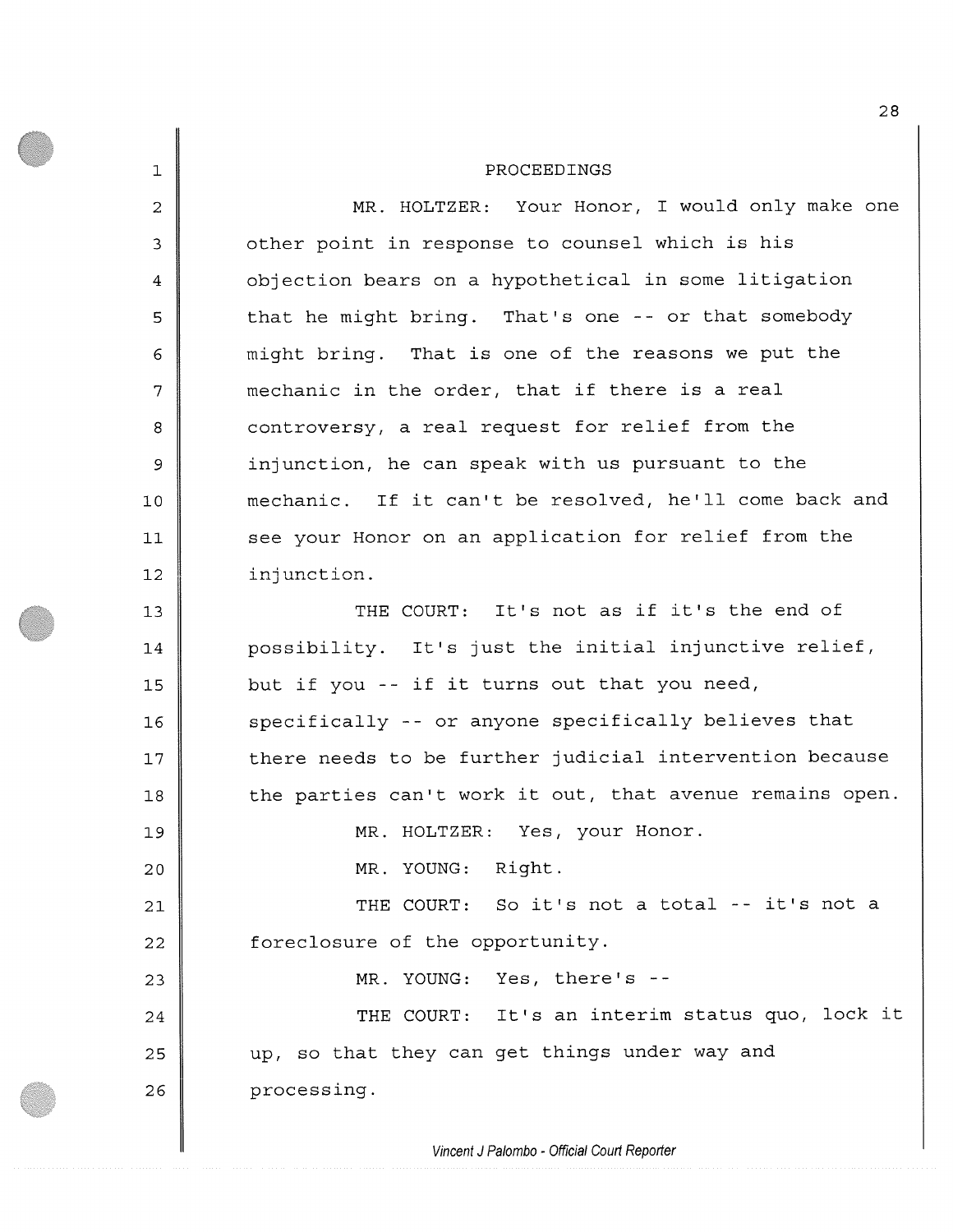| $\mathbf 1$    | PROCEEDINGS                                             |
|----------------|---------------------------------------------------------|
| $\overline{c}$ | MR. YOUNG: When suing a state agency, there's           |
| 3              | very tight time limits for filing notices of claim      |
| 4              | and $-$                                                 |
| 5              | THE COURT: But it is -- can a notice of                 |
| 6              | claim -- can the notice of claim be addressed by the    |
| 7              | Court, if that time limit has expired?                  |
| 8              | MR. SLACK: So I think the answer, your Honor,           |
| $\mathsf 9$    | is that that's why the mechanism is in place.           |
| 10             | So if somebody is going to, let's say, lose             |
| 11             | their ability to sue because of the statute of          |
| 12             | limitations, that's when they can come back to the      |
| 13             | liquidator or come back to the court --                 |
| 14             | THE COURT: Absolutely.                                  |
| 15             | MR. SLACK: -- and say: I need relief, your              |
| 16             | Honor.                                                  |
| 17             | THE COURT: Can that statute of limitations be           |
| 18             | Waived? Extended? Or can it be deemed -- can<br>tolled? |
| 19             | it be nunc pro tunc? What can it be if someone comes in |
| 20             | and they say: I've lost because of the statute of       |
| 21             | limitations?                                            |
| 22             | MR. SLACK: I think the point is, your Honor,            |
| 23             | anybody who wants to bring a claim would still have to  |
| 24             | know when the statute of limitations is and would still |
| 25             | have to come to the liquidator and say: We want relief. |
| 26             | But the point is nobody is going to be forced           |

*Vincent J Palombo - Official Court Reporter*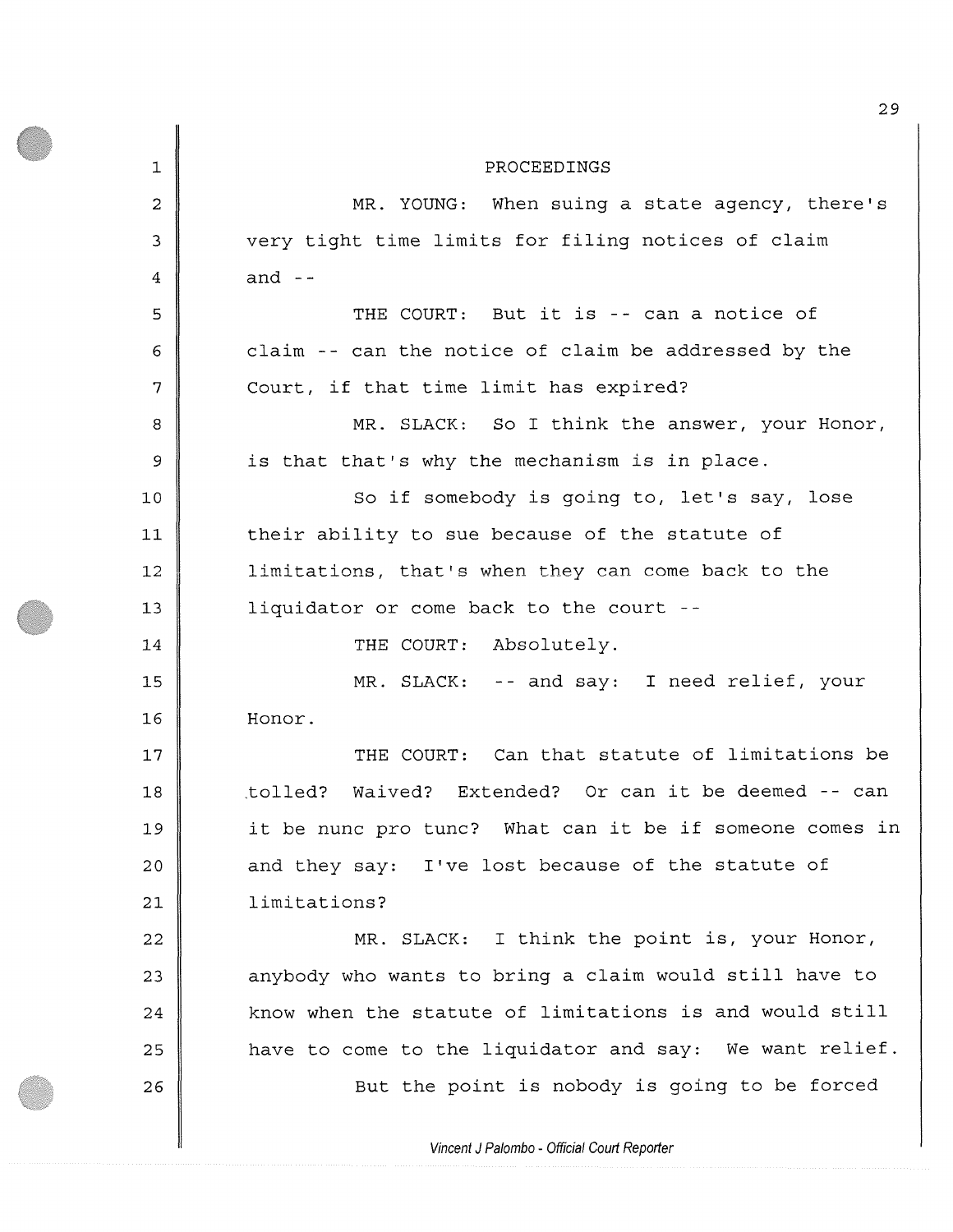1 **2**  3 4 5 **6**  7 **8**  9 **10 11**  12 13 14 15 **16**  17 **18**  19 20 **21**  22 23 24 25 26 PROCEEDINGS to give up their claim. This is not an immunity, this is merely a stay during a very limited period in order to marshal the assets and go through the liquidation. THE COURT: When you say "very limited period." MR. SLACK: Whatever period the liquidation takes place, but the point -- nobody is losing a claim. MR. YOUNG: I have two responses. So, first of all to file a notice of claim, that's 120 days, against the state agency. So if this is going to be a two-year litigation or two-year liquidation, then - THE COURT: But the point is somebody should know with all the notice whether a claim exists. It shouldn't be that the claim -- the 120 day period -- you should know based on all that's going on, whether a claim exists. Now, are you talking about an actual or hypothetical? MR. YOUNG: No, I have a claim against already I have a pending lawsuit - THE COURT: You have a lawsuit and you have a claim and it's not lost, it's stayed - MR. YOUNG: No -- that's against Health Republic, it is to the state - THE COURT: You need to first exhaust

*Vincent J Palombo - Official Court Reporter*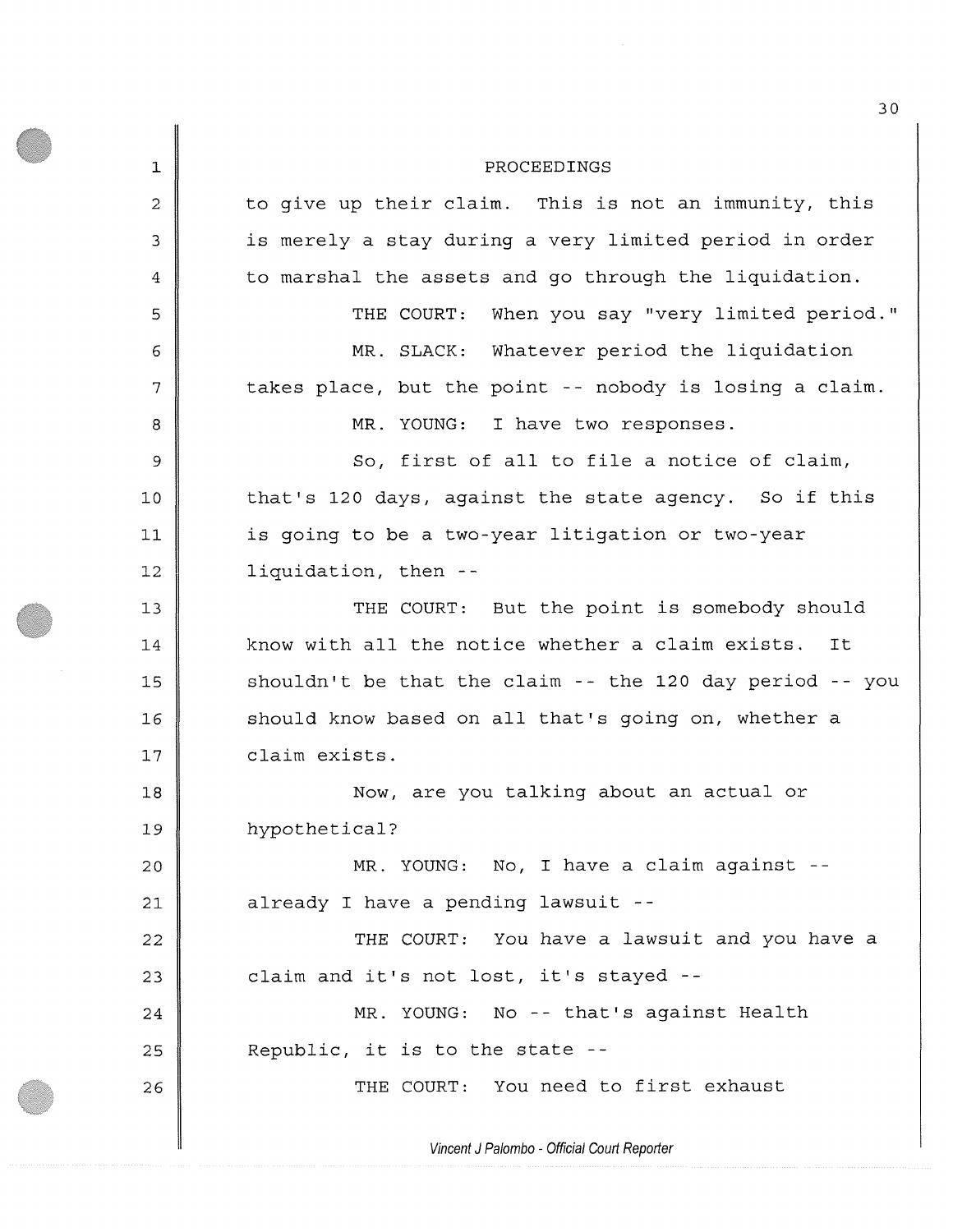1 **2**  3 4 5 **6**  7 **8**  9 **10 11 12**  13 14 15 **16**  17 **18**  19 **20 21 22**  23 24 25 **26**  PROCEEDINGS administrative remedies - MR. YOUNG: I've been going through that process, working with the inspector general, I went through the procedures that I believe that I needed to go through to check off the boxes so that I could sue the Department of Financial Services. THE COURT: That's right, which means you've already started - MR. YOUNG: I have started those. THE COURT: Which is fine. MR. YOUNG: I filed internal complaints with Department of Financial Services - THE COURT: I understand. MR. YOUNG: Okay. THE COURT: So you are not in jeopardy of losing your claim - MR. YOUNG: Well. THE COURT: -- based on statute of limitations. You have engaged the administrative, required administrative process, and if you lose on that, you will then engage the review process - MR. YOUNG: Right. THE COURT: But you are in place. MR. YOUNG: I just want to raise two points about this.

31

*Vincent J Palombo - Official Court Reporter*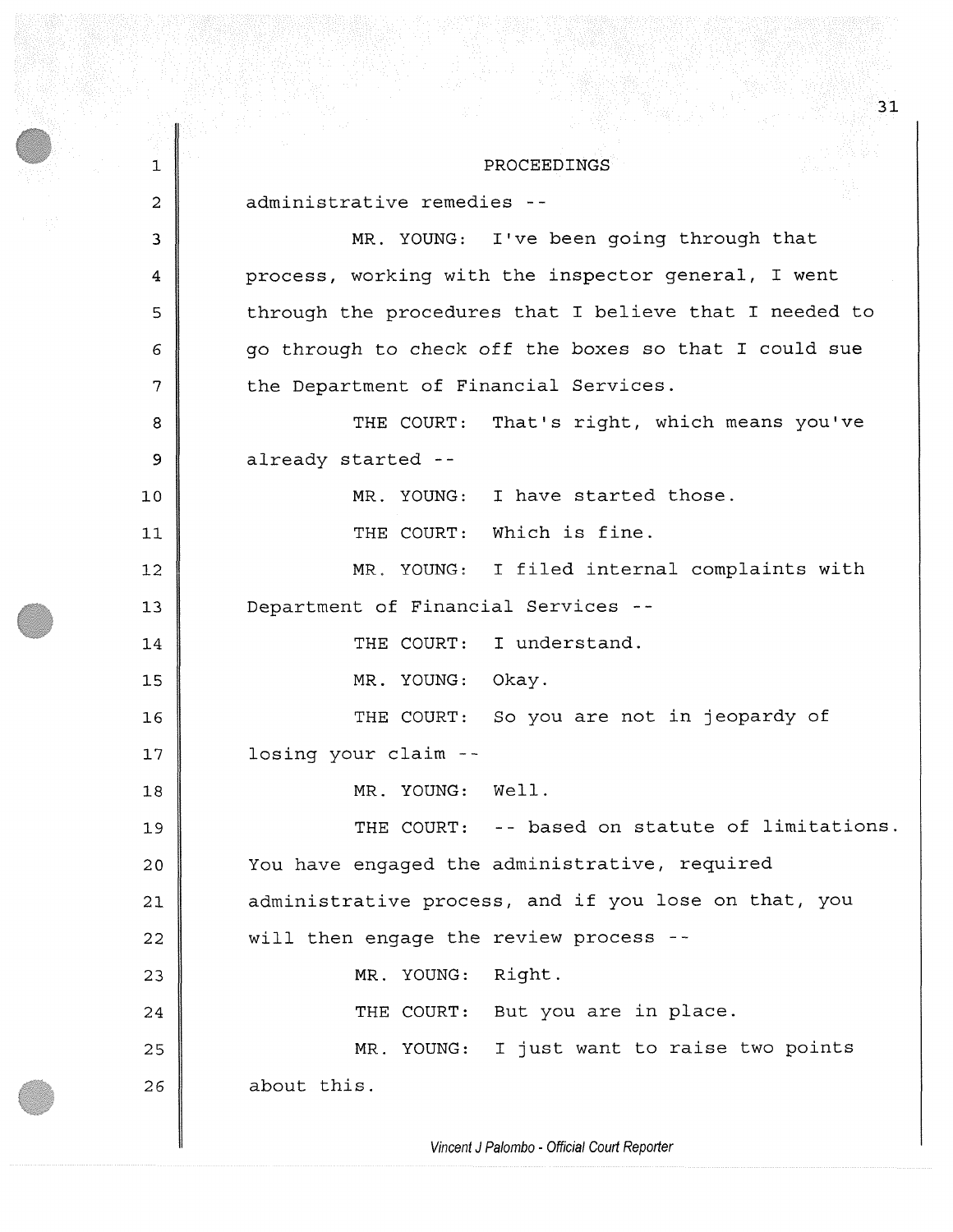| $\mathbf 1$    | PROCEEDINGS                                              |
|----------------|----------------------------------------------------------|
| 2              | THE COURT: It better be relevant --                      |
| 3              | MR. YOUNG: It's totally relevant.                        |
| $\overline{4}$ | THE COURT: -- because I think I've answered              |
| 5              | all that you need, but go ahead.                         |
| 6              | MR. YOUNG: It's really important to understand           |
| 7              | that what's being sought here is an injunction against   |
| 8              | third party, so it's not necessary -- they keep raising  |
| 9              | the reason it's necessary to protect assets of Health    |
| 10             | Republic for the creditors, it's necessary to -- for the |
| 11             | good of all creditors, so that they don't waste assets,  |
| 12             | but DFS is not in liquidation, so I don't understand how |
| 13             | a lawsuit against DFS for their own actions would harm   |
| 14             | the estate of Health Republic.                           |
| 15             | THE COURT: Can you?                                      |
| 16             | MR. SLACK: Sure.                                         |
| 17             | Any claim against DFS relating to Health                 |
| 18             | Republic necessarily is going to require the time and    |
| 19             | effort, as we all know, of the insurer. And so in this   |
| 20             | liquidation, you're going to have a very small group of  |
| 21             | people left actually managing the business, and you want |
| 22             | their focus paying claimants and paying policy holders   |
| 23             | and not dealing with litigation during the time of the   |
| 24             | liquidation.                                             |
| 25             | And that's why<br>THE COURT:                             |
| 26             | That's why you have an injunction<br>MR. SLACK:          |

*Vincent J Palombo - Official Court Reporter* 

┃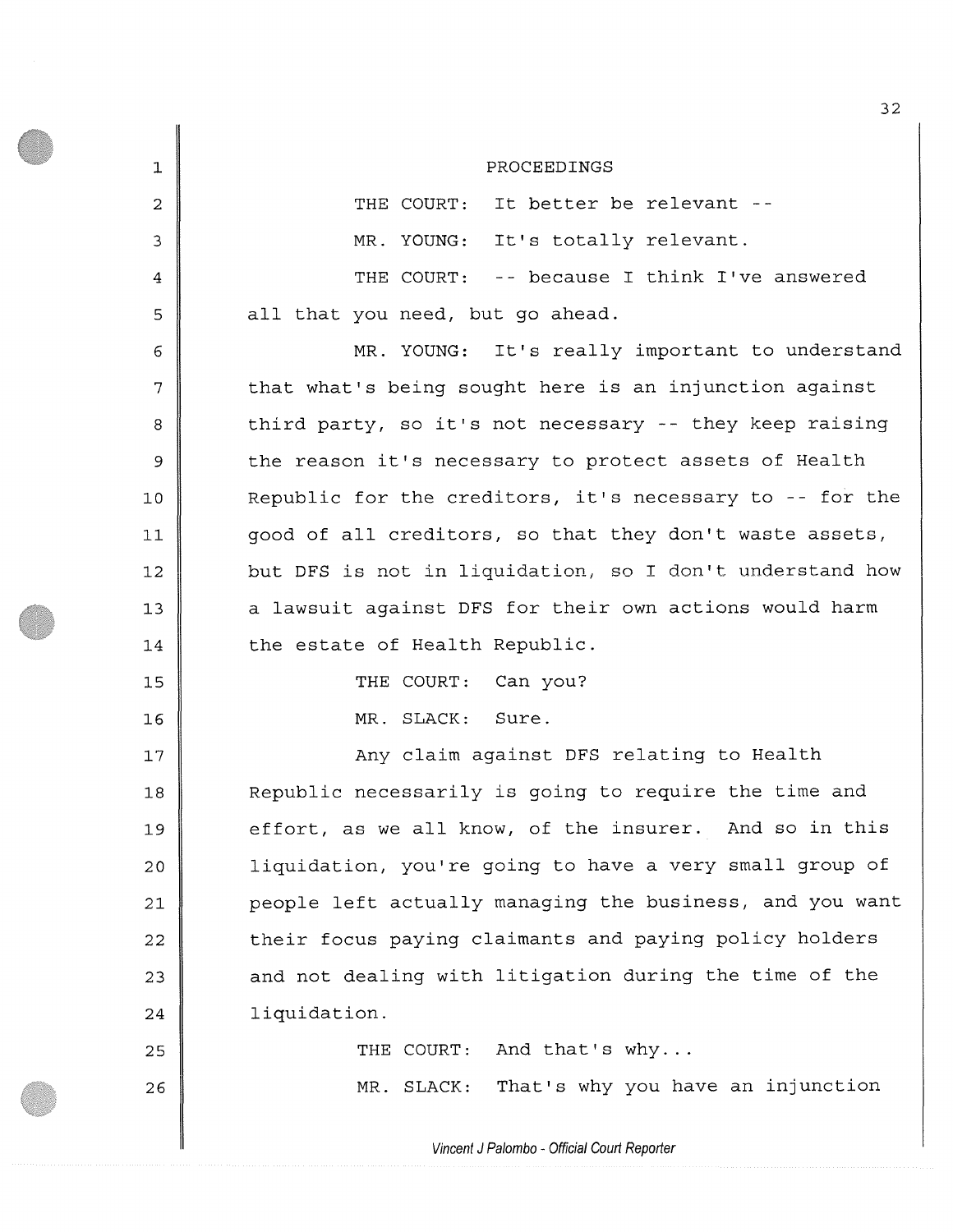1 **2**  3 4 5 6 7 **8**  9 **10 11**  12 13 14 15 **16**  17 **18**  19 20 21 22 23 24 25 **26**  PROCEEDINGS for the period of the liquidation without -- without disturbing the claims that actually exist. So if there are claims, you're not immunizing them - THE COURT: Embroiling. MR. SLACK: Exactly. MR. YOUNG: That's my point, when I said conflict of interest, the DFS is separate as an entity than the liquidator, and nine -- that's what they said. So if there's a suit against the DFS, it shouldn't be involving the liquidator. THE COURT: But it does. MR. YOUNG: And their assets, because they're theoretically separate - THE COURT: But it does. But it does. It does involve. It does. And all of those kinds of actions need to be put on hold while the primary focus should be on taking care of the claims of the insured. That is paramount, that trumps it all. That trumps it all, and that's why the broad discretion is to say it trumps it all, but focus on first taking care of the individuals whose claims need to be addressed, first and primarily, to the degree possible, and then we'll get to those lawsuits, which can go on. And as we can see sitting here, can drag out all kinds of minutia issues. Minutia doesn't mean unimportant, just small in comparison to

*Vincent J Palombo - Official Court Reporter*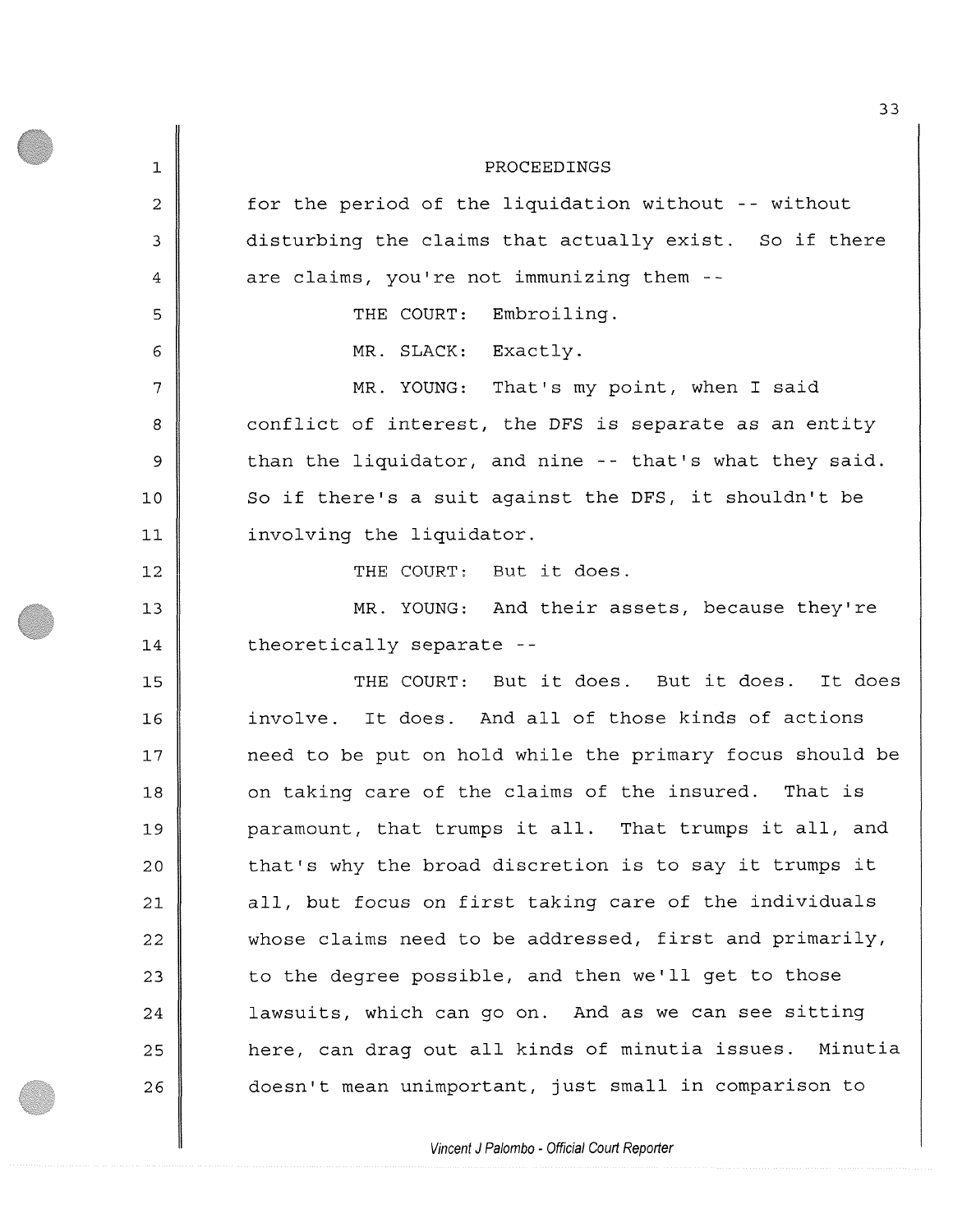**1**  2 3 4 5 6 7 **8**  9 **10 11 12**  13 14 15 **16**  17 **18**  19 20 **21 22**  23 24 25 **26**  PROCEEDINGS taking care of the claims. Anything else? MR. YOUNG: (Nodding.) THE COURT: You have to speak on the record. Anything else? MR. YOUNG: I want to finally note that I believe the statute speaks for itself. THE COURT: Next time that statute speaks, give me a call. I want to be there and hear what the accent sounds like. All right, move on. MR. HOLTZER: Your Honor, the objection was the last part of our presentation because it was the only objection after serving several hundred thousand notices to our relief, and so we've submitted a form of order and delineated on it so that it is in one order, your initial ruling regarding the posting to the website. We can have that typed in or we can have a signed order and post the one with your delineation. Whatever you prefer, your Honor. THE COURT: So, over the objections, the second half, directing the liquidator to take possession - MR. HOLTZER: Yes. THE COURT: -- and/or control of the property and assets of Health Republic Insurance of New York

34

*Vincent J Palombo - Official Court Reporter*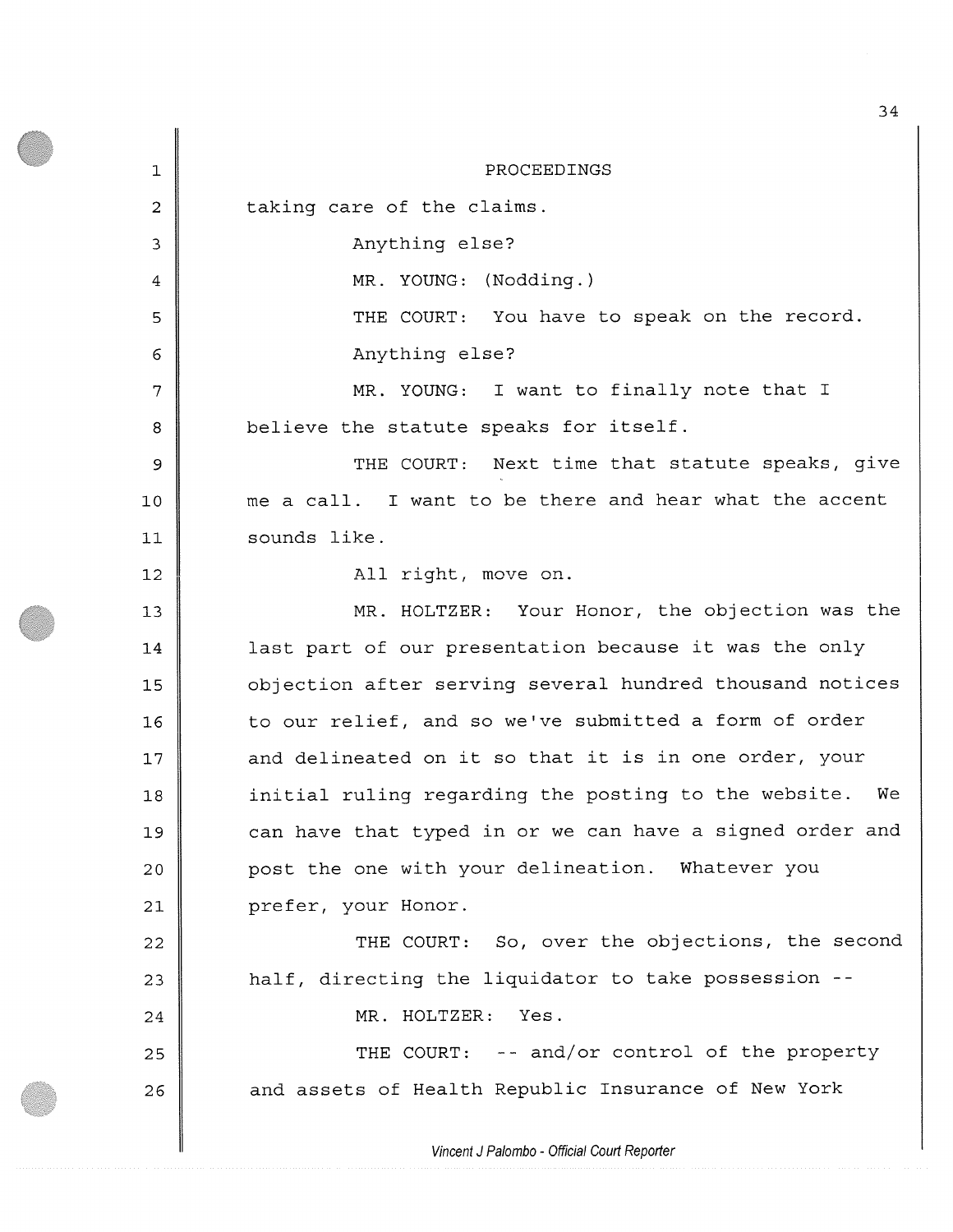| $\mathbf{1}$   | PROCEEDINGS                                              |
|----------------|----------------------------------------------------------|
| $\overline{2}$ | Corp., and to liquidate the business and affairs thereof |
| 3              | and granting injunctive relief is granted.               |
| 4              | MR. HOLTZER: Thank you, your Honor.                      |
| 5              | THE COURT: Now, I need you to work with --               |
| 6              | make sure the law secretary has -- because I have an     |
| 7              | order, but I want to make sure the order that I'm        |
| 8              | getting ready to sign says all. We've added the piece    |
| 9              | about the transcript being translated. Now I want to     |
| 10             | make sure any other little piece needs to be added, and  |
| 11             | the transcript is so ordered. The transcript will be     |
| 12             | translated and uploaded and I think for today, that does |
| 13             | it.                                                      |
| 14             | MR. HOLTZER: Yes, your Honor.                            |
| 15             | THE COURT: Am I close?                                   |
| 16             | MR. HOLTZER: Yes.                                        |
| 17             | THE COURT: Is there anything else?                       |
| 18             | MR. BYEFF: No, there's not.                              |
| 19             | THE COURT: Are you sure?                                 |
| 20             | MR. HOLTZER:<br>Sure.                                    |
| 21             | (Continued on next page:)                                |
| 22             |                                                          |
| 23             |                                                          |
| 24             |                                                          |
| 25             |                                                          |
| 26             |                                                          |
|                |                                                          |
|                | Vincent J Palombo - Official Court Reporter              |

*Vincent J Palombo - Official Court Reporter*